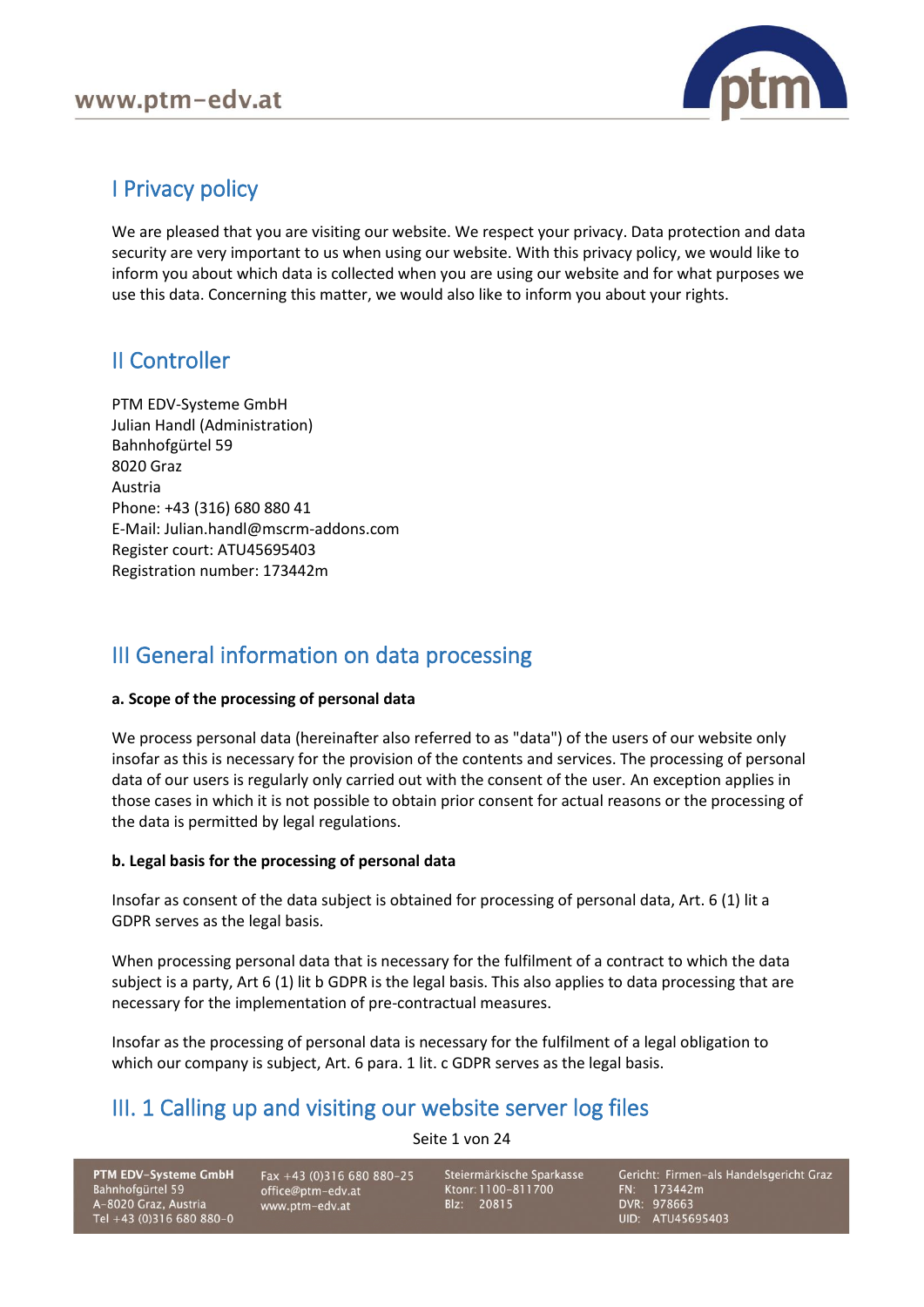

## **a. Nature and purpose of the processing**

It is necessary, for the purpose of the technical provision of the website, that we process certain information automatically transmitted by your browser so that our website can be displayed in your browser and you can use the website.

In particular, for the following purposes data are processed:

- Operation of the web shop
- Affiliate/reseller program
- Ensuring a problem-free connection of the website
- Ensuring a smooth use of our website
- Evaluation of system security and stability and
- for other administrative purposes

We do not use your data to draw conclusions about your personal details. We may statistically evaluate information of this type in order to optimise our website and the technology behind it.

## **b. Legal basis for the processing**

If you visit our website to find out about our range of products and services or to use them, the basis for the temporary storage and processing of access data is Art 6 para 1 S 1 lit b GDPR (legal basis), which permits the processing of data for the fulfilment of a contract or for the implementation of pre-contractual measures. In addition, Art 6 para 1 sentence 1 lit f GDPR serves as the legal basis for the temporary storage of the technical access data. Our legitimate interest here is to be able to provide you with a technically functioning and user-friendly website and our platform and to ensure the security of our systems.

The processing is carried out in accordance with Art. 6 para. 1 lit. f GDPR on the basis of our legitimate interest in improving the stability and functionality of our website.

## **c. Categories of data**

Each time our website is accessed, information is automatically collected and automatically stored in so-called server log files. These are:

- (i) Browser type or browser version
- (ii) Used operating system
- (iii) Website from which the access is made (referrer URL)
- (iv) Host name of the accessing computer

Seite 2 von 24

| <b>PTM EDV-Systeme GmbH</b> | Fax +43 (0)316 680 880-25 | Steiermärkische Sparkasse | Gericht: Firmen-als Handelsgericht Graz |
|-----------------------------|---------------------------|---------------------------|-----------------------------------------|
| Bahnhofgürtel 59            | office@ptm-edv.at         | Ktonr: 1100-811700        | FN: 173442m                             |
| A-8020 Graz, Austria        | www.ptm-edv.at            | Blz: 20815                | DVR: 978663                             |
| Tel $+43$ (0)316 680 880-0  |                           |                           | UID: ATU45695403                        |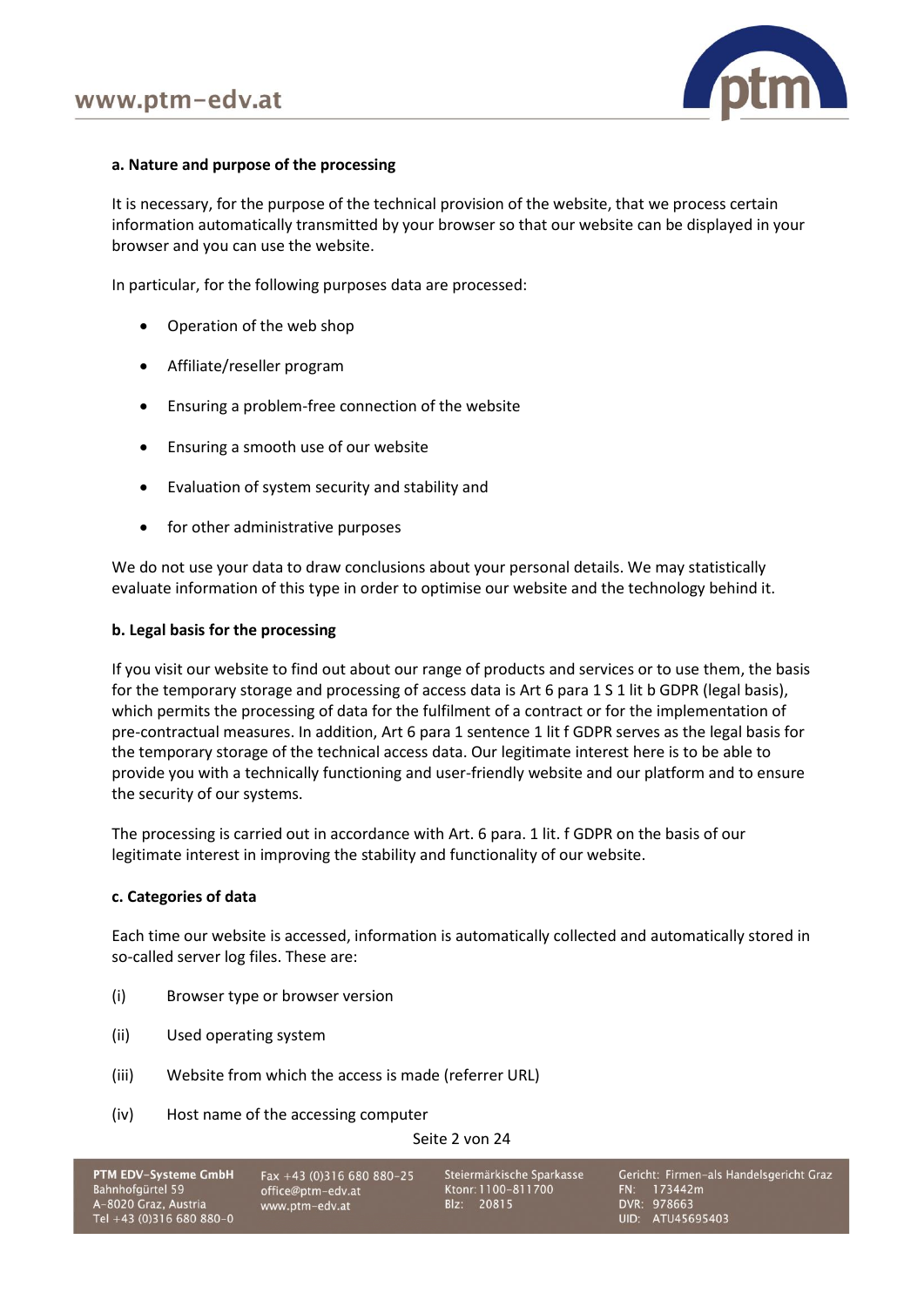

- (v) Date and time of access
- (vi) IP address of the requesting computer

The storage of the aforementioned access data is necessary for technical reasons to provide a functional website and to ensure system security. This also applies to the storage of your IP address, which is necessary and, under further conditions, can at least theoretically enable an assignment to your person. In addition to the above-mentioned purposes, we use server log files exclusively for the needs-based design and optimisation of our website, purely statistically and without conclusion to your person.

## **d. Recipient**

Recipients of the data are internal employees of the sales department, accounting department, partner management and, if applicable, processors who act as processors for the operation and maintenance of our website.

## **e. Duration of storage or criteria for determining the duration**

The access data collected in the context of the use of our website is only stored for the period of time for which this data is required to achieve the aforementioned purposes. Your IP address is stored for IT security purposes on our web server for a maximum of fourteen days, unless further storage is required for evidence purposes. Otherwise, the data is exempt from deletion in whole or in part until the final clarification of an incident.

If the processing is necessary to protect a legitimate interest of our company or a third party and the interests, fundamental rights and freedoms of the data subject do not outweigh the first-mentioned interest, Art. 6 (1) lit. f GDPR serves as the legal basis for the processing.

## **f. Legal / contractual requirement**

The allocation of the aforementioned personal data is neither legally nor contractually required. However, without the IP address, the service and functionality of our website cannot be guaranteed. In addition, individual services and services may not be available or may be limited.

# III.2 Web shop / payment processing

## **a. Nature and purpose of the processing**

Your data will be processed within the framework of the registration and the web shop for this purpose,

- (i) to offer you our products via our web shop, or
- (ii) process orders and payment processing.

## **b. Legal basis for the processing**

## Seite 3 von 24

## PTM EDV-Systeme GmbH Bahnhofgürtel 59 A-8020 Graz, Austria<br>Tel +43 (0)316 680 880-0

Fax +43 (0)316 680 880-25 office@ptm-edv.at www.ptm-edv.at

Steiermärkische Sparkasse Ktonr: 1100-811700 Blz: 20815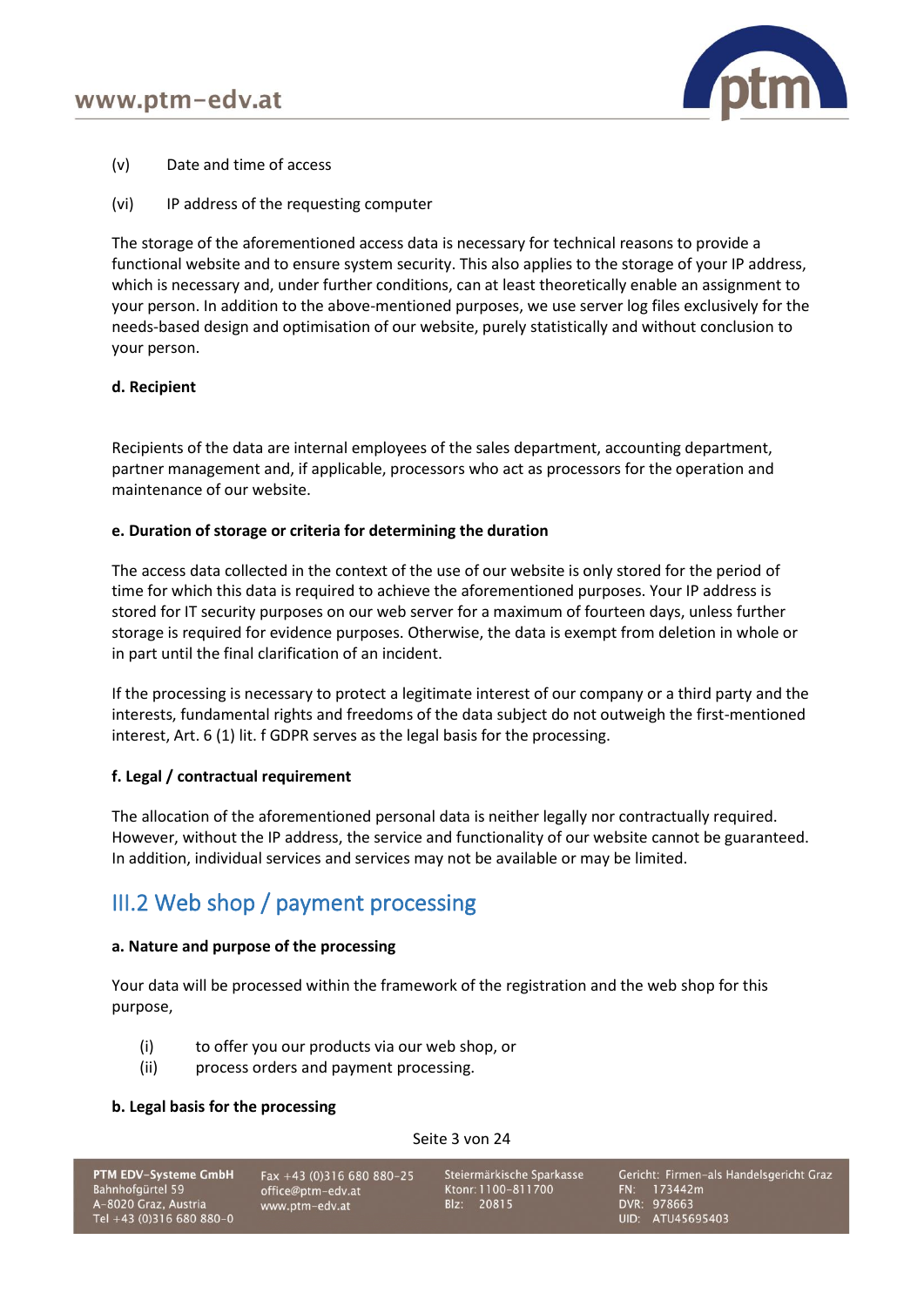

We process your personal data on the basis of the fulfilment of a concluded contract or the implementation of pre-contractual measures, insofar as necessary for this purpose (Art 6 para 1 lit b GDPR); or the necessity of fulfilling legal obligations to which we are subject (Art 6 lit c GDPR).

## **c. Categories of data**

- First name
- Surname
- **Address**
- Phone number
- Contact data (address, e-mail address, phone number)
- Information you provide to us by registering with us or ordering products.

## **d. Recipient**

For the above purposes, we will transfer your personal data to the following categories of recipients if necessary:

- IT service providers used by us
- Distributors we use
- Payment service provide
- Legal representative
- Accountant, tax consultant

The above-mentioned recipients are generally not located outside of Austria or process your personal data there. The level of data protection in other countries may not correspond to that of Austria. If data is nevertheless transferred abroad, we only transfer your personal data to countries for which the EU Commission has decided that they have an adequate level of data protection or we take measures to ensure that all recipients have an adequate level of data protection.

## **e. Storage periods**

Your data will be processed by us in accordance with the statutory retention obligations (including in accordance with § 132 BAO).

## **f. Legal / contractual requirement**

There is no obligation to provide the personal data. However, you will not be able to use all functions, in particular the order function on our website, if you do not provide your personal data.

## Seite 4 von 24

PTM EDV-Systeme GmbH Bahnhofgürtel 59 A-8020 Graz, Austria<br>Tel +43 (0)316 680 880-0

Fax +43 (0)316 680 880-25 office@ptm-edv.at www.ptm-edv.at

Steiermärkische Sparkasse Ktonr: 1100-811700 Blz: 20815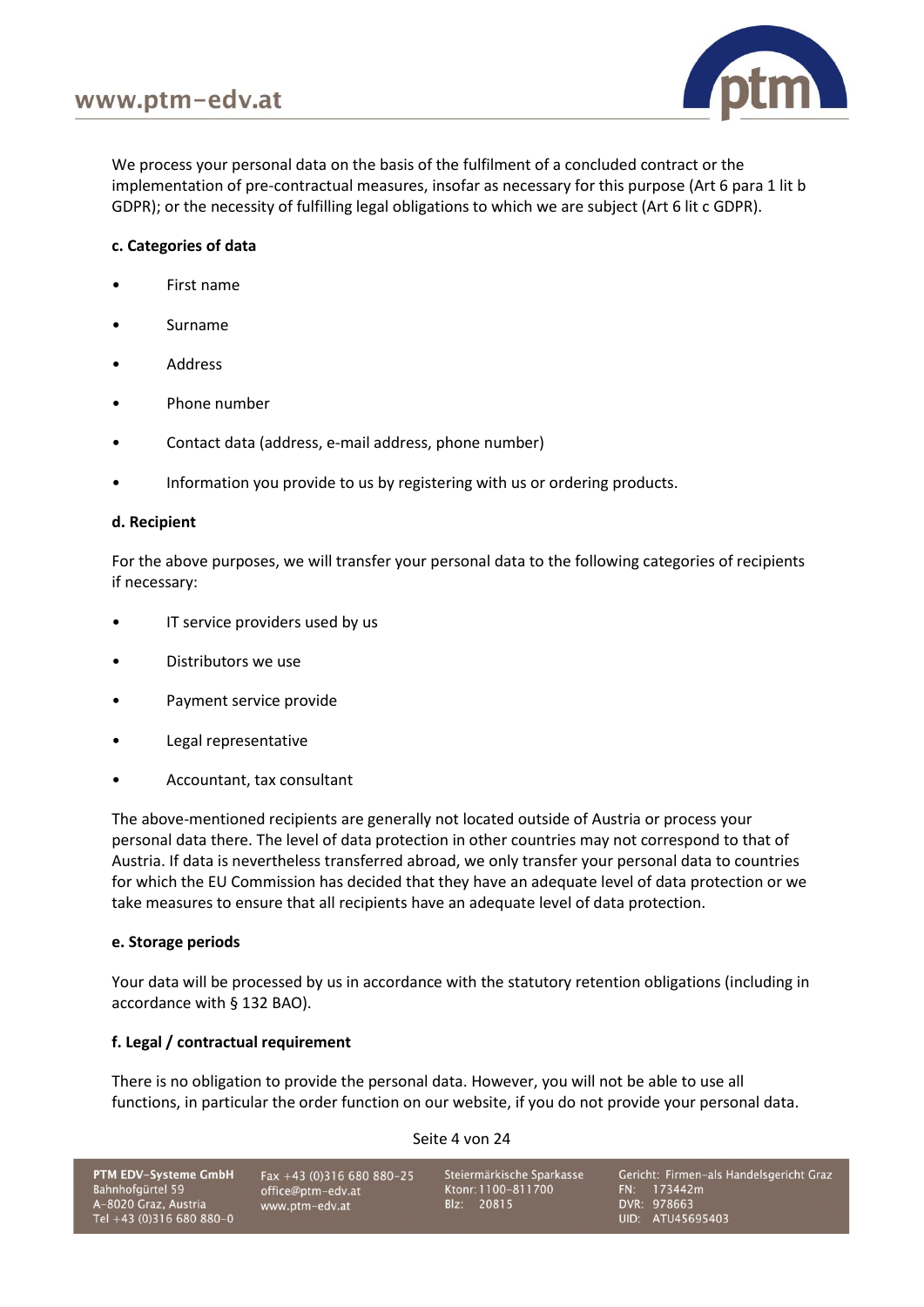

## **g. Third countries transfer**

Regarding payment service provider Stripe: Stripe, as a payment service provider, has implemented for processing, compliance measures for international data transfers that apply to all activities Stripe engages in globally in the processing of personal data of natural persons in the EU. These measures are based on the EU Standard Contractual Clauses (SCCs).

Beyond that, no further data processing takes place outside the European Union (EU) or the European Economic Area (EEA).

## **h. Withdrawal of consent**

You can revoke your consent of the storage of your personal data at any time with effect for the future. You can notify us of your revocation at any time using the contact option provided at the beginning of this data protection notice.

#### **i. Automated decision-making and profiling**

As a responsible company, we do not use automatic decision-making or profiling for this data processing.

#### **j. Supplementary information on e-commerce and payment provider**

#### **Processing of data (customer and contract data)**

We collect, process and use personal data only insofar as they are necessary for the establishment, content or amendment of the legal relationship (inventory data). This is done on the basis of Art. 6 (1) lit. b GDPR, which permits the processing of data for the fulfilment of a contract or precontractual measures. We collect, process and use personal data about the use of this website (usage data). Only insofar as this is necessary to enable the user to use the service or to bill the user.

The collected customer data will be deleted after completion of the order or termination of the business relationship. Statutory retention periods remain unaffected.

#### **Data transfer upon conclusion of a contract for services and digital content**

We only transfer personal data to third parties if this is necessary for the processing of the contract, for example to the credit institution commissioned with the processing of payments.

No further transfer of data will take place or only if you have expressly consented to the transfer. Your data will not be passed on to third parties without your explicit consent, for example for advertising purposes.

The basis for data processing is Art. 6 para. 1 lit. b GDPR, which permits the processing of data for the fulfilment of a contract or pre-contractual measures.

Seite 5 von 24

#### **Payment services**

PTM EDV-Systeme GmbH Bahnhofgürtel 59 A-8020 Graz, Austria Tel +43 (0)316 680 880-0

Fax +43 (0)316 680 880-25 office@ptm-edv.at www.ptm-edv.at

Steiermärkische Sparkasse Ktonr: 1100-811700 Blz: 20815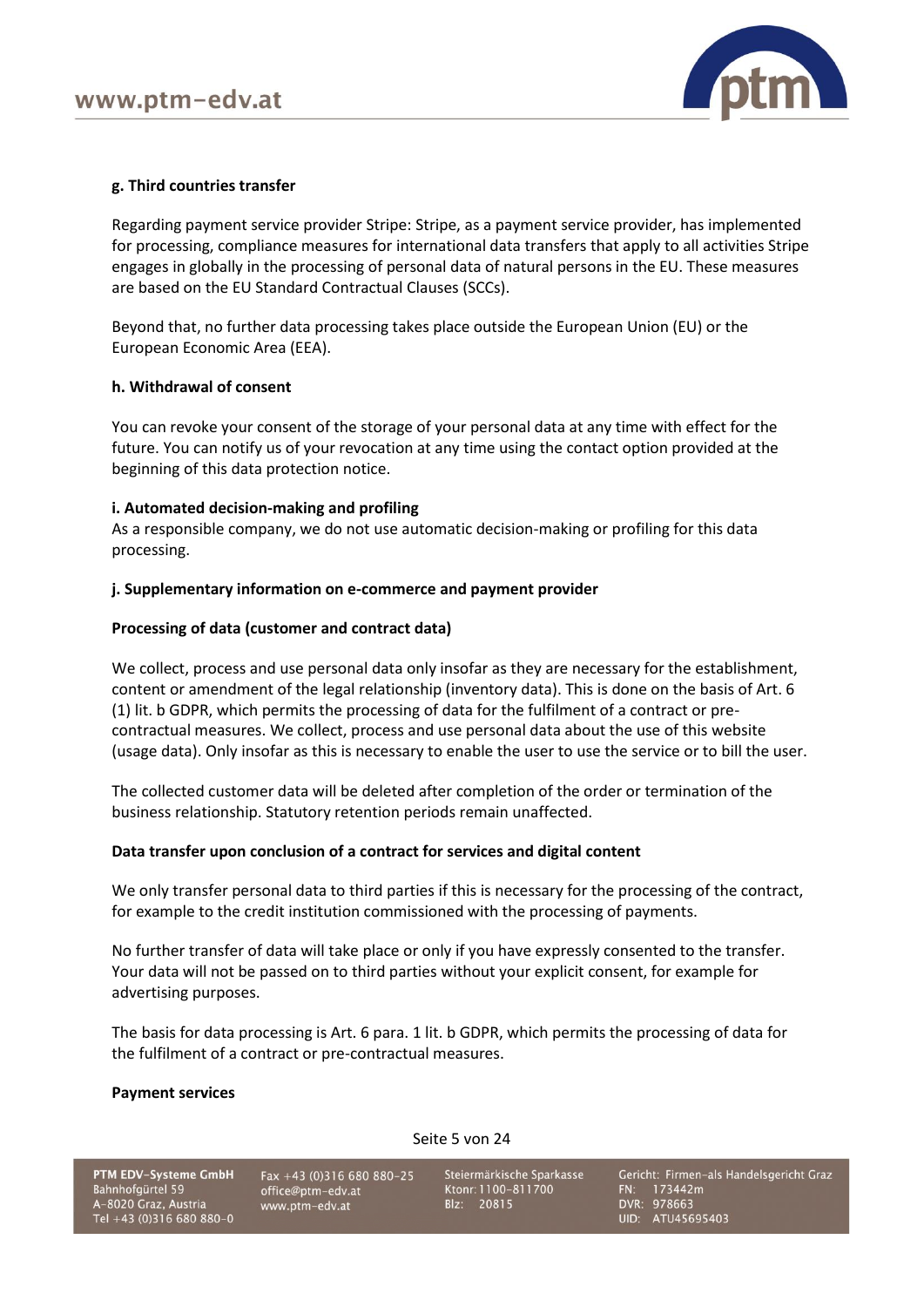

We integrate payment services from third-party companies on our website. When you make a purchase from us, the payment service provider for processing the payment processes your payment details (e.g. name, payment amount, account details, credit card number). The terms of the contract and data protection provisions of the respective providers apply to these transactions. The payment service providers are based on Art. 6 para. 1 lit. b GDPR (contract processing) and in the interest of a smooth, convenient and secure payment process (Art. 6 para. 1 lit. f GDPR). Insofar as your consent is requested for certain actions, Art. 6 para. 1 lit. a GDPR is the legal basis for data processing; consents can be revoked at any time for the future

We use the following payment services / payment service providers within this website:

## **PayPal**

Provider of this payment service is PayPal (Europe) S.à.r.l. et Cie, S.C.A., 22-24 Boulevard Royal, L-2449 Luxembourg (referred as "PayPal" below).

Data transfer to the USA is based on the standard contractual clauses of the EU Commission. Details can be found here: [https://www.paypal.com/de/webapps/mpp/ua/pocpsa-full.](https://www.paypal.com/de/webapps/mpp/ua/pocpsa-full)

For details, please refer to PayPal's privacy policy: [https://www.paypal.com/de/webapps/mpp/ua/privacy-full.](https://www.paypal.com/de/webapps/mpp/ua/privacy-full)

## **Stripe**

The provider for customers within the EU is Stripe Payments Europe, Ltd, 1 Grand Canal Street Lower, Grand Canal Dock, Dublin, Ireland (referred as "Stripe" below).

Data transfer to the USA is based on the standard contractual clauses of the EU Commission. Details can be found here:<https://stripe.com/de/privacy> and [https://stripe.com/de/guides/general-data](https://stripe.com/de/guides/general-data-protection-regulation)[protection-regulation.](https://stripe.com/de/guides/general-data-protection-regulation)

Details of this can be found in Stripe's privacy policy at the following link: [https://stripe.com/de/privacy.](https://stripe.com/de/privacy)

## III.3 Newsletter

## **a. Nature and purpose of the processing**

This website uses Rapidmail to send newsletters. The provider is Rapidmail GmbH, Augustinerplatz 2, 79098 Freiburg i.Br., Germany. Rapidmail is a service with which, among other things, the sending of newsletters can be organised and analysed. The data you enter for receiving the newsletter is stored on Rapidmail's servers in Germany.

Your data will only be used to send you the subscribed newsletter by e-mail. Your name is provided in order to be able to address you personally in the newsletter and, if necessary, to identify you if

Seite 6 von 24

PTM EDV-Systeme GmbH Bahnhofgürtel 59 A-8020 Graz, Austria<br>Tel +43 (0)316 680 880-0

Fax +43 (0)316 680 880-25 office@ptm-edv.at www.ptm-edv.at

Steiermärkische Sparkasse Ktonr: 1100-811700 Blz: 20815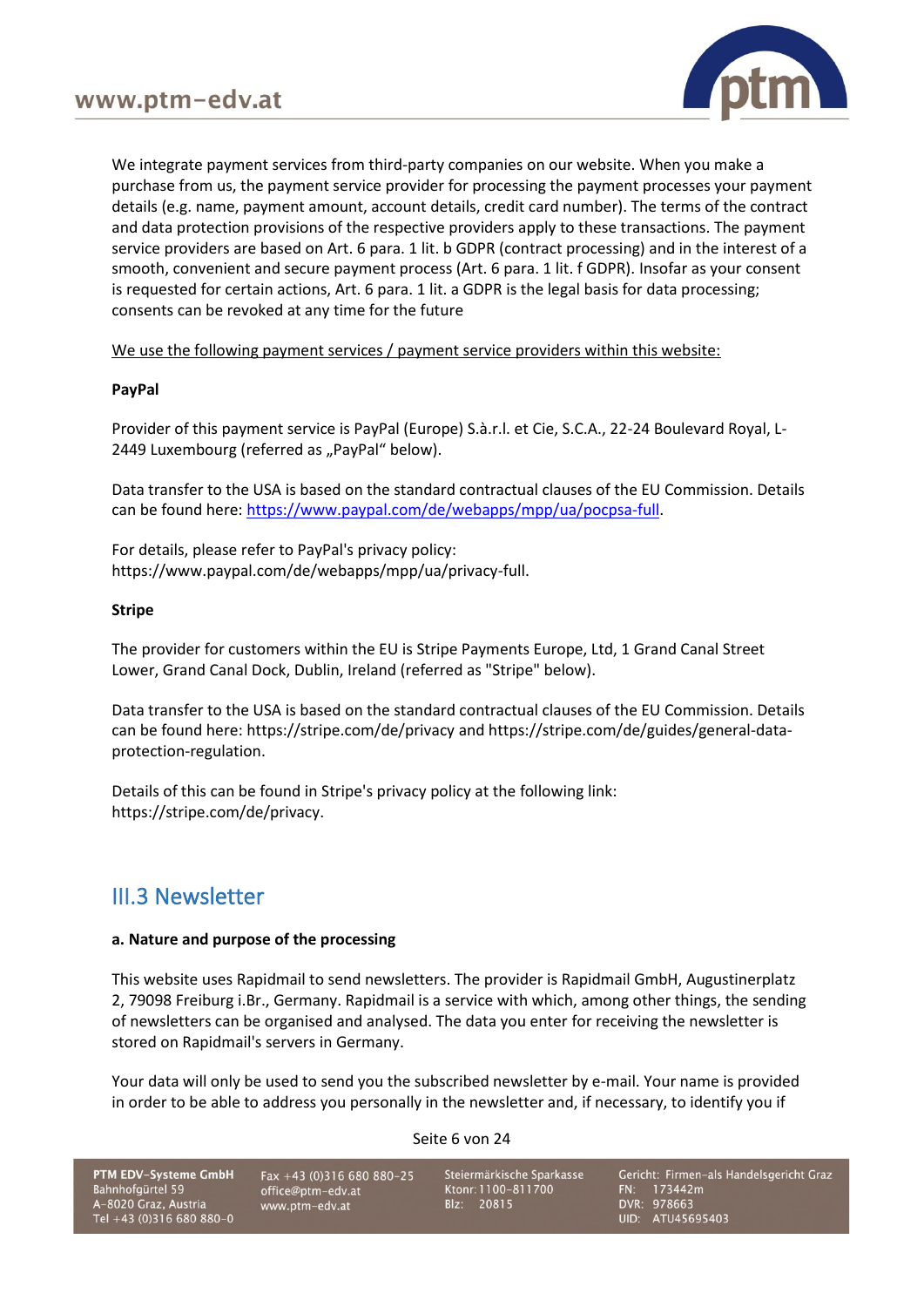

you wish to exercise your rights as a data subject. To receive the newsletter, it is sufficient to provide your e-mail address. When you subscribe to our newsletter, your provided data will be used exclusively for this purpose. Subscribers may also be informed by e-mail relevant to the service or registration (e.g. changes to the newsletter service or technical circumstances). For an effective registration, we require a valid e-mail address. In order to verify that the subscription is actually made by the owner of an e-mail address, we use the "double-opt-in" procedure. For this purpose, we log the order for the newsletter. Furthermore, a confirmation email is sent and a response is requested. No further data is collected. The data is used exclusively for sending the newsletter and is not passed on to third parties.

## **b. Legal basis for the processing**

Based on your consent (Art. 6 para. 1 lit. a GDPR, Art. 7 GDPR in conjunction with § 107 para. 2 TKG), we will regularly send you our newsletter or comparable information by e-mail to your specified email address.

## **c. Categories of data**

- E-mail address
- Surname
- First name

## **d. Recipient**

- Employees of the IT and Marketing Department
- Service provider for the distribution of the newsletter

## **e. Storage periods**

The data you provide for the purpose of receiving the newsletter will be stored by the newsletter service provider or us until you unsubscribe from the newsletter. The data will be deleted from the newsletter distribution list after you unsubscribe from the newsletter. Data that has been stored by us for other purposes remains unaffected by this.

After you unsubscribed from the newsletter distribution list, if necessary, your email address will be kept by us or the newsletter service provider in a blacklist, in order to prevent future mailings. The data from the blacklist will only be used for this purpose and will not be merged with other data. This serves both your interest and our interest in complying with the legal requirements when sending newsletters (legitimate interest within the meaning of Art. 6 Para. 1 lit. f GDPR). The storage in the blacklist is not limited in time. **You can object to the storage if your interests outweigh our legitimate interest.**

Seite 7 von 24

PTM EDV-Systeme GmbH Bahnhofgürtel 59 A-8020 Graz, Austria<br>Tel +43 (0)316 680 880-0

Fax +43 (0)316 680 880-25 office@ptm-edv.at www.ptm-edv.at

Steiermärkische Sparkasse Ktonr: 1100-811700 Blz: 20815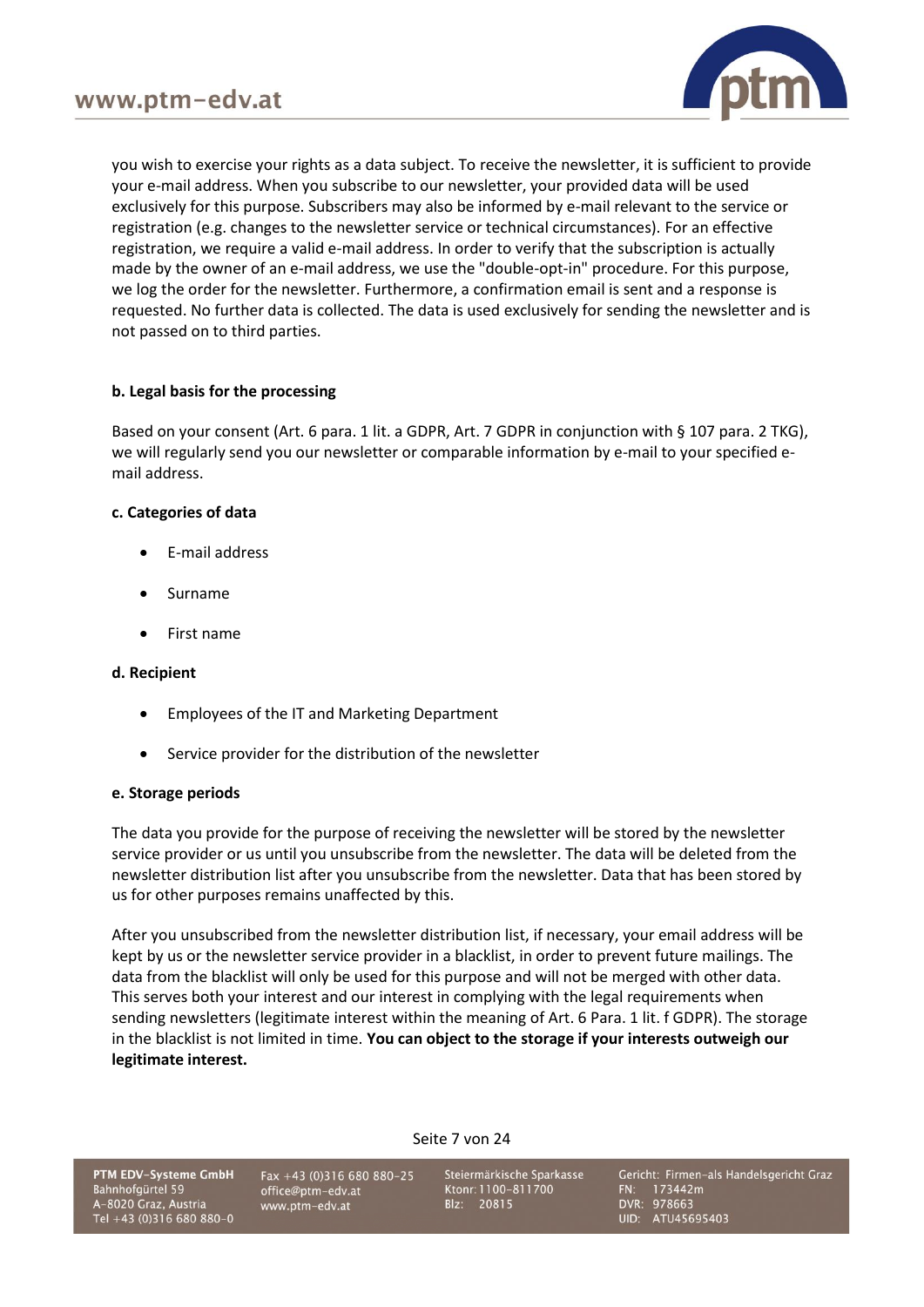

For more details, please refer to Rapidmail's data security information at: [https://www.rapidmail.de/datensicherheit.](https://www.rapidmail.de/datensicherheit)

## **f. Legal / contractual requirement**

The provision of your personal data is voluntary, based solely on your consent. Unfortunately, we cannot send you our newsletter without your consent.

## **g. Third countries transfer**

Data processing does not take place outside the European Union (EU) or the European Economic Area (EEA).

## **h. Withdrawal of consent**

You can revoke your consent to the storage of your personal data and its use for sending the newsletter at any time with effect for the future. In each newsletter, you can find a corresponding link. You can also unsubscribe directly on this website at any time or inform us of your revocation using the contact details at the end of this privacy notice.

## **i. Automated decision-making and profiling**

As a responsible company, we do not use automatic decision-making or profiling for this data processing.

## **j. Data processing**

We have concluded a data processing agreement with the above-mentioned provider. This contract is required by the data protection law, which ensures that the provider only processes the personal data of our website visitors in accordance with our instructions and in compliance with the GDPR.

# III.4 Use of Google Analytics

## **a. Nature and purposes of the processing**

This website uses Google Analytics, a web analytics service provided by Google Building Gordon House, 4 Barrow Street, Dublin, D04 E5W5, Ireland. Google Analytics uses "cookies", which are text files placed on your computer, to help the website analyse how users use the site. The information generated by the cookie about your usage of this website will be transferred to and stored by Google on servers in the United States. However, due to the activation of IP anonymization on these websites, your IP address will be shortened beforehand by Google within member states of the European Union or in other contracting states of the Agreement on the European Economic Area. Only in exceptional cases the full IP address will be transferred to a Google server in the USA and shortened there. On behalf of the operator of this website, Google will use this information for the purpose of evaluating your use of the website, compiling reports on website activity and providing

Seite 8 von 24

PTM EDV-Systeme GmbH Bahnhofgürtel 59 A-8020 Graz, Austria Tel +43 (0)316 680 880-0

Fax +43 (0)316 680 880-25 office@ptm-edv.at www.ptm-edv.at

Steiermärkische Sparkasse Ktonr: 1100-811700 Blz: 20815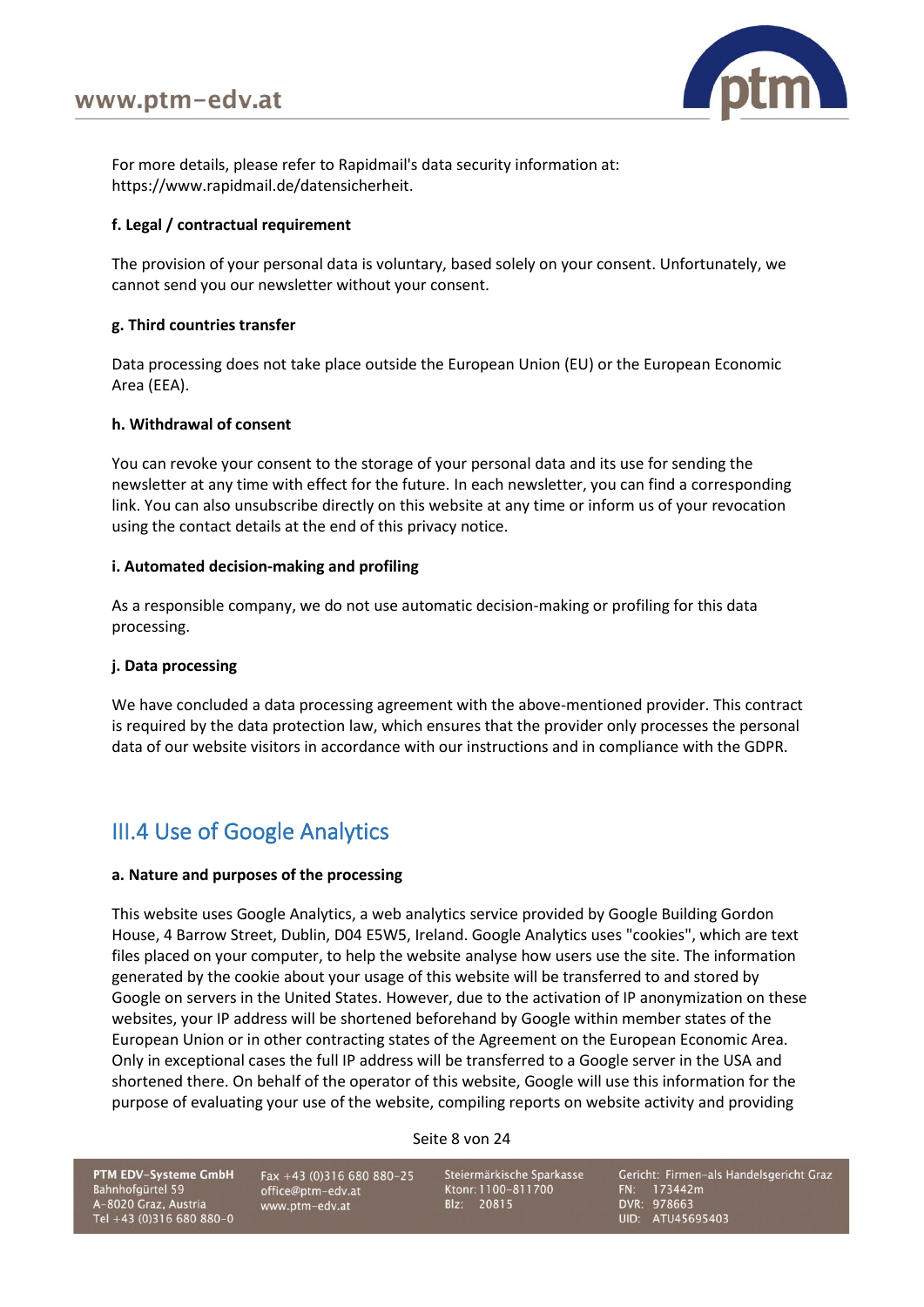

other services relating to website activity and internet usage to the website operator. The IP address transferred by your browser as part of Google Analytics is not merged with other data from Google. The purposes of data processing of this website are within the use and the analysis of the website and to compile reports on activities on the website. Based on the use of the website and the internet, other related services will then be provided.

## **b. Legal basis for the processing**

The processing of the entered data is based on the consent of the user (Art. 6 para. 1 lit. a GDPR).

## **c. Categories of data**

• IP-Address (shortened/anonymised)

## **d. Recipient**

- Employee of the IT and marketing department of PTM EDV-Systeme GmbH
- Google Ireland Limited, Gordon House, Barrow Street, Dublin 4, Ireland

## **e. Storage periods**

Data will only be processed in this context as long as the corresponding consent has been given. Afterwards, they will be deleted, as far as there are no legal retention obligations to the contrary. To contact us in this context, please use the contact details provided at the beginning of this privacy policy.

## **f. Legal / contractual requirement**

The provision of your personal data is voluntary, based solely on your consent. If you prevent access, this may result in functional restrictions on the website.

## **g. Third countries transfer**

Data processing does not take place outside the European Union (EU) or the European Economic Area (EEA).

## **h. Withdrawal of consent**

You can revoke your consent of the storage of your personal data at any time with effect for the future. You can notify us of your revocation at any time using the contact option provided at the beginning of this data protection notice.

You may refuse the use of cookies by selecting the appropriate settings on your browser, however please note that if you do this, you may not be able to use the full functionality of this website. You can also prevent the collection of data generated by the cookie and related to your use of the website (including your IP address) to Google and the processing of this data by Google by

Seite 9 von 24

PTM EDV-Systeme GmbH Bahnhofgürtel 59 A-8020 Graz, Austria<br>Tel +43 (0)316 680 880-0

Fax +43 (0)316 680 880-25 office@ptm-edv.at www.ptm-edv.at

Steiermärkische Sparkasse Ktonr: 1100-811700 Blz: 20815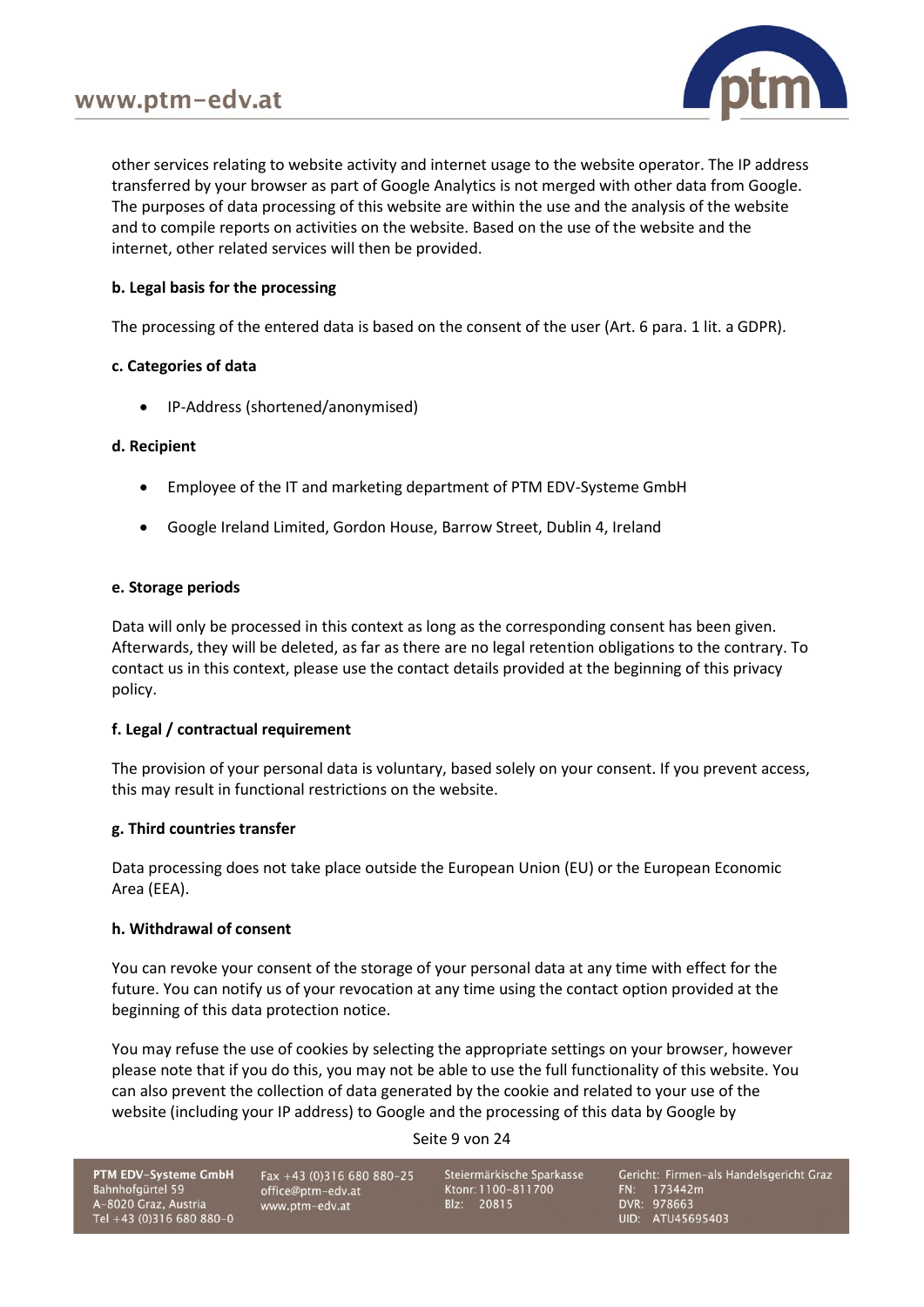

downloading and installing the browser plugin available at the following link: "Browser Add On to disable Google Analytics". https://tools.google.com/dlpage/gaoptout?hl=de

## **i. Automated decision-making and profiling**

With the help of the tracking tool Google Analytics, the behaviour of visitors to the website can be evaluated and interests can be analysed. For this purpose, we create a pseudonymous user profile.

# III.5 Use of Google Tag Manager

#### a. **Nature and purpose of the processing**

Using Google Tag Manager: Google Tag Manager is a solution that allows marketers to manage website tags through one interface. The Tag Manager tool itself (that implements the tags) is a cookie-lose domain and does not collect any personal data. The tool takes care of triggering other tags, which in turn may collect data. Google Tag Manager does not access this data. If a deactivation has been made at the domain or cookie level, it remains in place for all tracking tags implemented with Google Tag Manager[: http://www.google.de/tagmanager/use-policy.html.](http://www.google.de/tagmanager/use-policy.html)

#### b. **Legal basis for the processing**

The processing of the entered data is based on the consent of the user (Art. 6 para. 1 lit. a GDPR).

#### c. **Categories of data**

Address data, connection data, contact data, invoice data

#### d. **Recipient**

Recipients of the data are internal employees of sales, accounting, partner management and Google as data processors. For this purpose, we have concluded the corresponding data processing agreement with Google.

#### e. **Storage periods**

Data will only be processed in this context as long as the corresponding consent has been given. Afterwards, they will be deleted, as far as there are no legal retention obligations to the contrary. To contact us in this context, please use the contact details provided at the beginning of this privacy policy.

#### Seite 10 von 24

PTM EDV-Systeme GmbH Bahnhofgürtel 59 A-8020 Graz, Austria<br>Tel +43 (0)316 680 880-0

Fax +43 (0)316 680 880-25 office@ptm-edv.at www.ptm-edv.at

Steiermärkische Sparkasse Ktonr: 1100-811700 Blz: 20815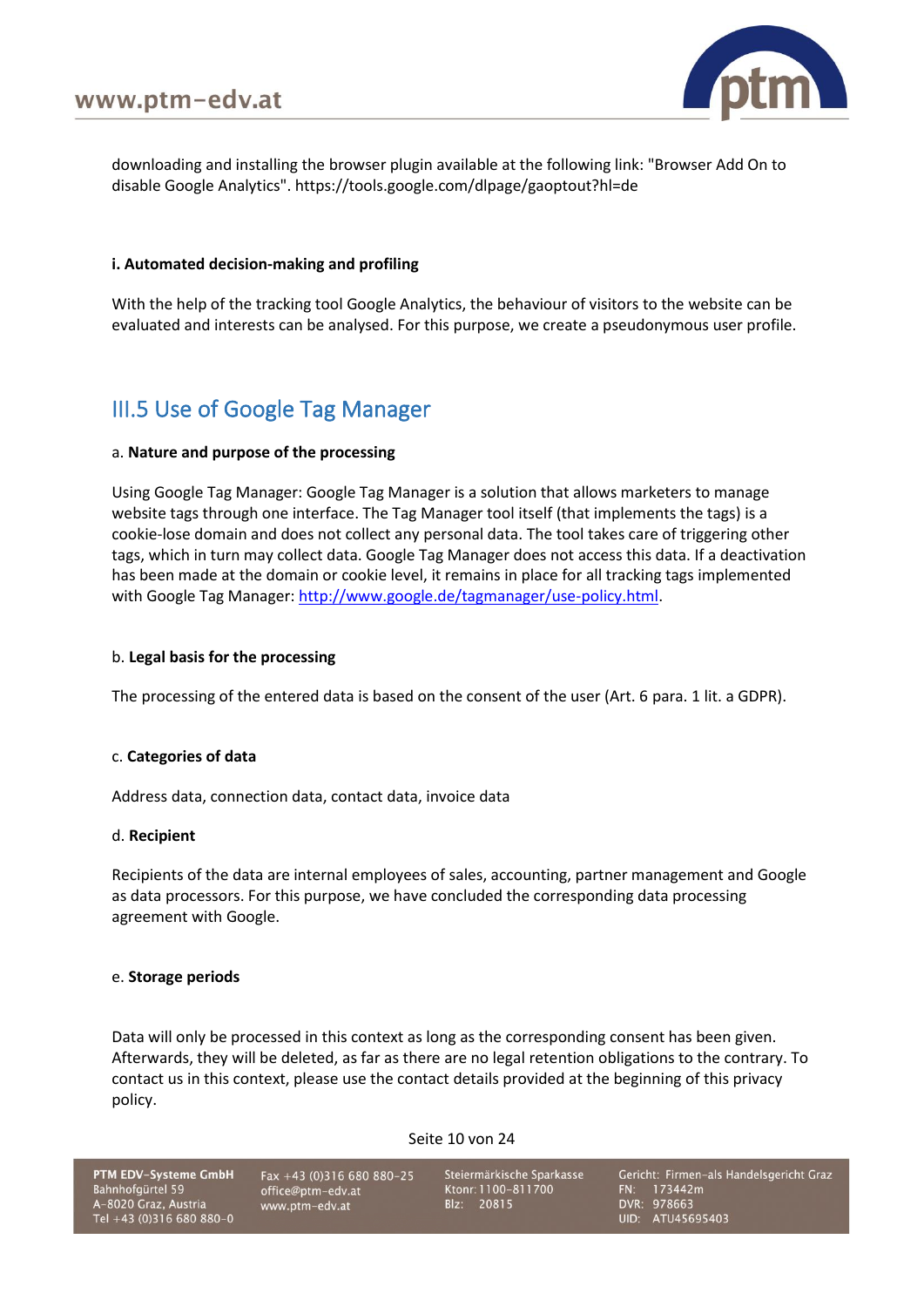

## f. **Legal / contractual requirement**

The provision of your personal data is voluntary, based solely on your consent. If you prevent access, this may result in functional restrictions on the website.

## g. **Third countries transfer**

Data processing does not take place outside the European Union (EU) or the European Economic Area (EEA).

## h. **Withdrawal of consent**

You can revoke your consent of the storage of your personal data at any time with effect for the future. You can notify us of your revocation at any time using the contact option provided at the beginning of this data protection notice. You may refuse the use of cookies by selecting the appropriate settings on your browser, however please note that if you do this, you may not be able to use the full functionality of this website. You can also prevent the collection of data generated by the cookie and related to your use of the website (including your IP address) to Google and the processing of this data by Google by downloading and installing the browser plugin available at the following link: "Browser Add On to disable Google Analytics". https://tools.google.com/dlpage/gaoptout?hl=de

#### i. **Profiling**

With the help of the tracking tool Google Tag Manager, the behaviour of visitors to the website can be evaluated and interests can be analysed.

## III.6 Product demo request

#### a. **Nature and purposes of the processing**

The data you enter will be stored for the purpose of individual communication with you. For this purpose, it is necessary to provide a valid e-mail address and your name. This serves the assignment of the request and the subsequent response to the same. The specification of further data is optional.

## b. **Legal basis for the processing**

The processing of the data entered in the contact form is based on a legitimate interest (Art 6 para. 1 lit. f GDPR). By providing the contact form, we would like to enable you to contact us easily. The information you provide will be stored for the purpose of processing the request and for possible follow-up questions. If you contact us to request a quote, the data entered in the contact form will be processed for the implementation of pre-contractual measures (Art 6 para 1 lit. b GDPR).

Seite 11 von 24

PTM EDV-Systeme GmbH Bahnhofgürtel 59 A-8020 Graz, Austria<br>Tel +43 (0)316 680 880-0

Fax +43 (0)316 680 880-25 office@ptm-edv.at www.ptm-edv.at

Steiermärkische Sparkasse Ktonr: 1100-811700 Blz: 20815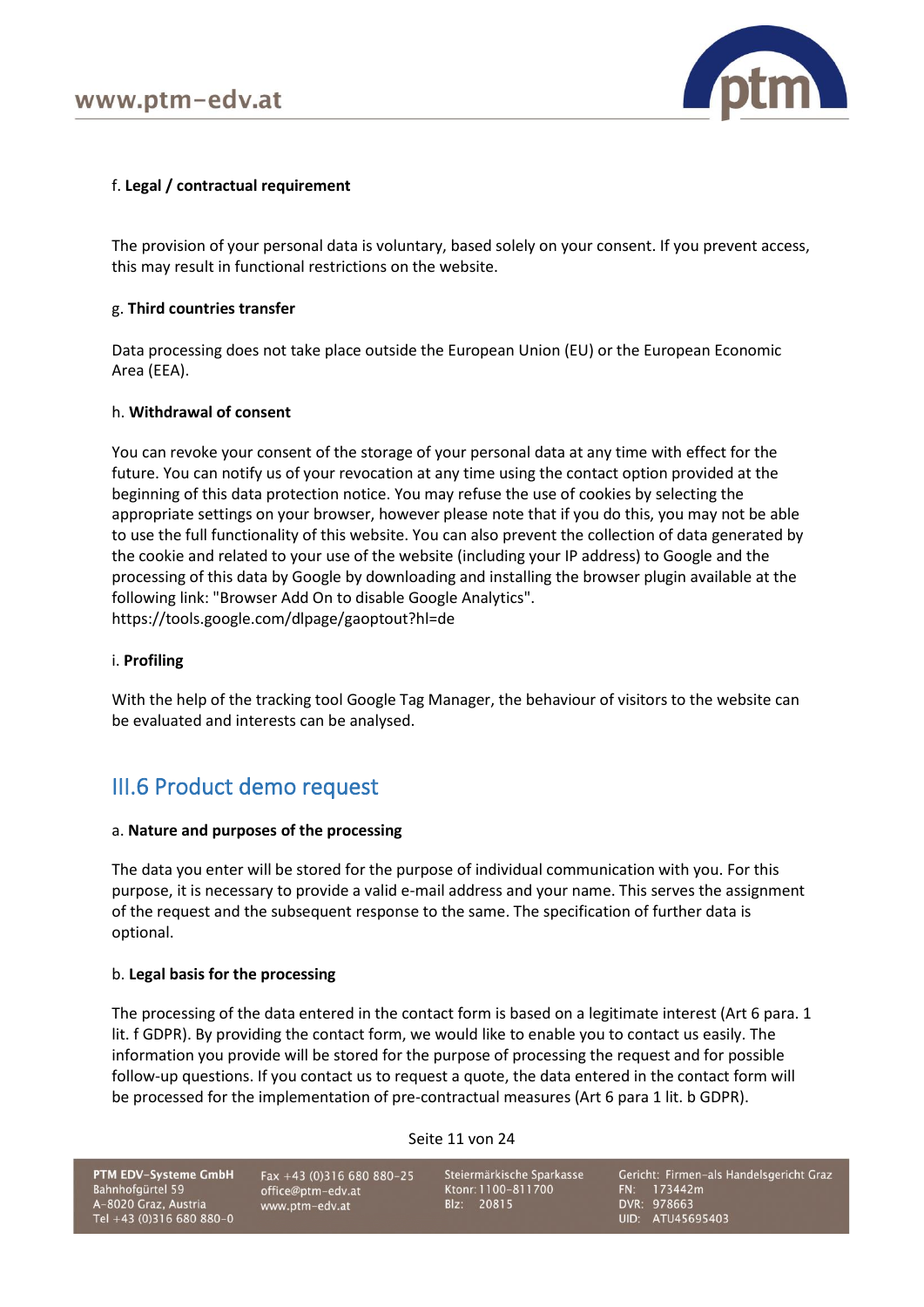

## c. **Categories of data**

Contact data, address data, free text, desired date, product type

## d. **Recipient**

Recipients of the data are internal employees of sales, marketing and, if applicable, data processors.

#### e. **Storage periods**

Data will be deleted no later than 6 months after processing the request. If a contractual relationship arises, we are subject to the legal retention periods according to BAO and delete your data after these periods have expired.

## f. **Legal / contractual requirement**

The provision of your personal data is voluntary. However, we can only process your request if you provide us with your name, e-mail address and the reason for the request.

#### g. **Third countries transfer**

Data processing does not take place outside the European Union (EU) or the European Economic Area (EEA).

## h. **Withdrawal of consent**

You can revoke your consent of the storage of your personal data at any time with effect for the future. You can notify us of your revocation at any time using the contact option provided at the beginning of this data protection notice.

## i. **Automated decision-making and profiling**

As a responsible company, we do not use automatic decision-making or profiling for this data processing.

## III.7 Use of Social Media Plugins

## **a. Nature and purposes of the processing**

Social plugins from the providers listed below are used on our websites. You can recognize the plugins by the fact that they are marked with the corresponding logo. Information, which may also include personal data, may be sent to the service provider via these plugins and may be used by the

Seite 12 von 24

PTM EDV-Systeme GmbH Bahnhofgürtel 59 A-8020 Graz, Austria<br>Tel +43 (0)316 680 880-0

Fax +43 (0)316 680 880-25 office@ptm-edv.at www.ptm-edv.at

Steiermärkische Sparkasse Ktonr: 1100-811700 Blz: 20815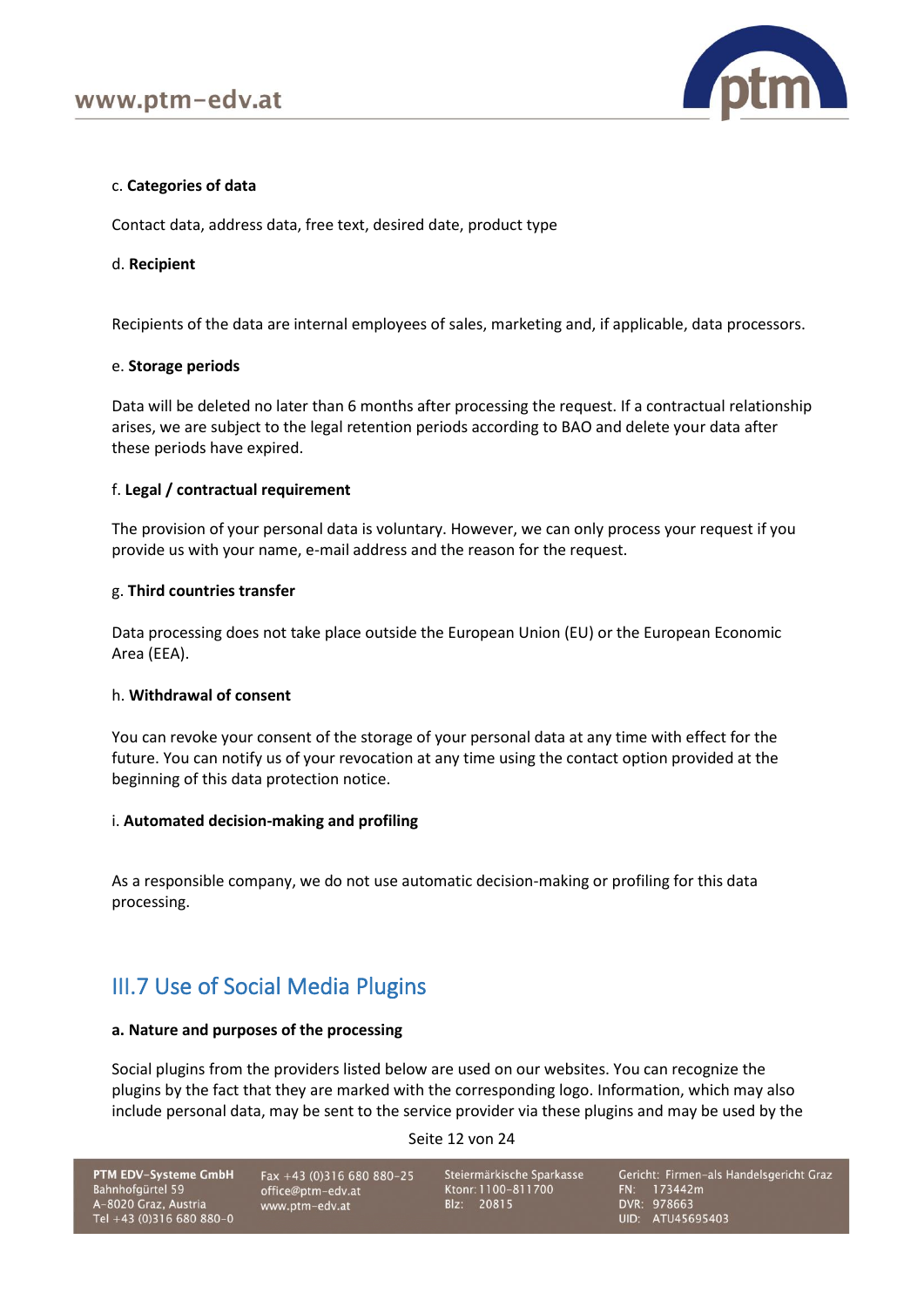

service provider. We prevent the unconscious and unwanted collection and transfer of data to the service provider through a so-called Shariff solution. Only by clicking on the plugin, the collection of information and its transfer to the service provider is triggered. We do not collect any personal data ourselves by means of the social plugins or via their use.

We have no influence on what data an activated plugin collects and how it is used by the provider. Currently, it must be assumed that a direct connection to the provider's services is established and that at least the IP address and device-related information is collected and used. Likewise, there is the possibility that the service providers try to save cookies on the computer used.

## **b. Legal basis for the processing**

The processing is carried out in accordance with Art. 6 para. 1 lit. f GDPR on the basis of our legitimate interest in the functionality of our website.

## **c. Categories of data**

Please refer to the data protection notice of the respective service provider to find out which specific data is collected and how it is used:

**Facebook**: <http://www.facebook.com/policy.php> **Google**: <https://policies.google.com/privacy> **Instagram**: <https://help.instagram.com/155833707900388> **LinkedIn**: <https://www.linkedin.com/legal/privacy-policy> **Twitter**: <https://twitter.com/privacy> **YouTube**: <https://policies.google.com/privacy>

## **d. Recipient**

- Employees of the own IT department of the company
- Facebook
- Google
- LinkedIn
- **Twitter**

## **e. Storage periods**

The data collected directly by us via the social media plugins is deleted from our systems as soon as the purpose for storing it no longer applies, you request us to delete it, revoke your consent to store it, or the purpose for storing the data no longer applies. Stored cookies remain on your terminal device until you delete them. Mandatory legal provisions - in particular retention periods - remain unaffected.

Seite 13 von 24

PTM EDV-Systeme GmbH Bahnhofgürtel 59 A-8020 Graz, Austria<br>Tel +43 (0)316 680 880-0

Fax +43 (0)316 680 880-25 office@ptm-edv.at www.ptm-edv.at

Steiermärkische Sparkasse Ktonr: 1100-811700 Blz: 20815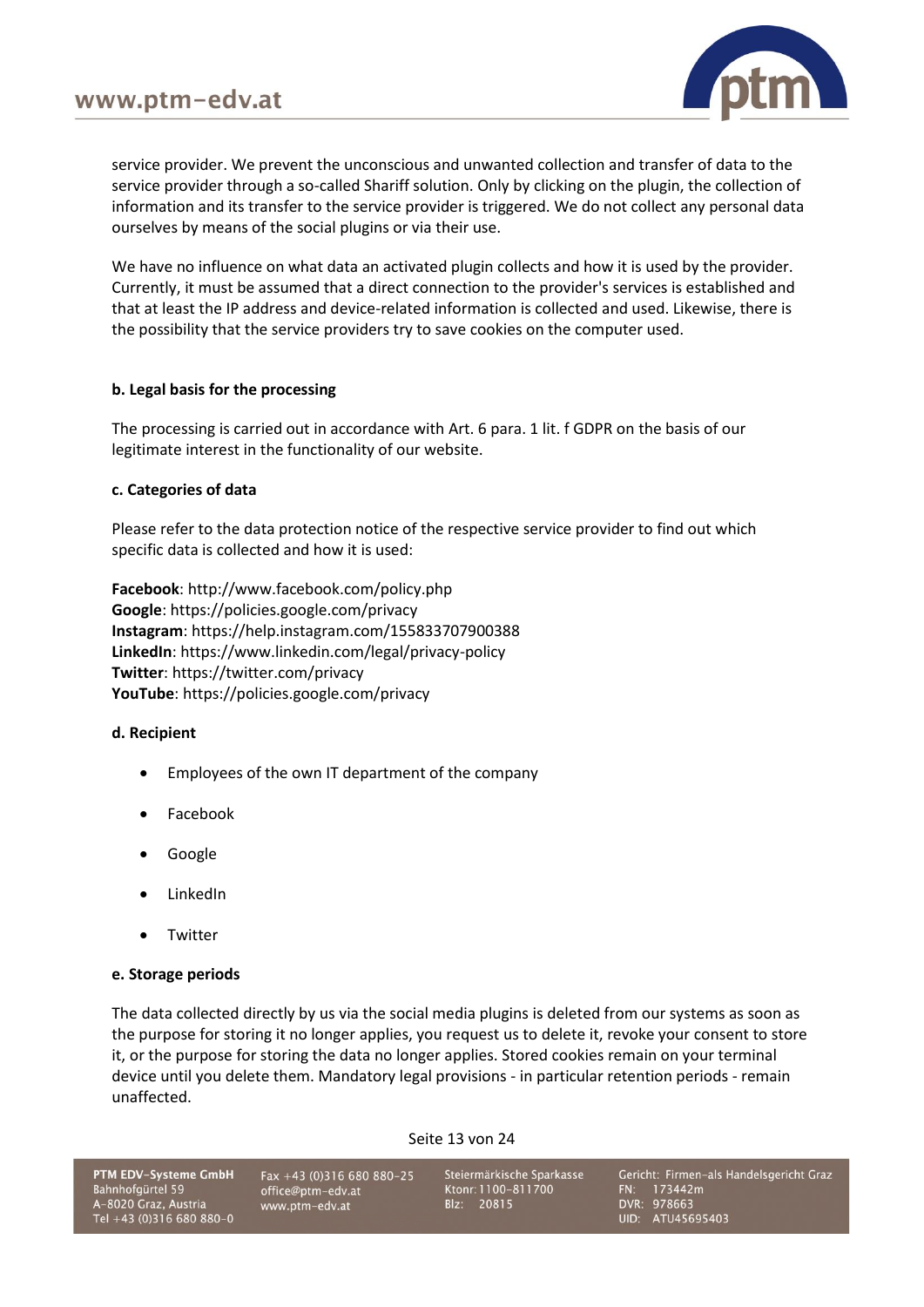

We have no influence on the storage period of your data, which is stored by the operators of the social networks for their own purposes. For details, please contact the operators of the social networks directly (e.g. in their privacy policy, see above).

## **f. Legal / contractual requirement**

The provision of your personal data is freely. Without the provision of your personal data, we cannot grant you access to our offered content and services.

## **g. Third countries transfer**

Data processing does not take place outside the European Union (EU) or the European Economic Area (EEA).

## **h. Withdrawal of consent**

You can revoke your consent of the storage of your personal data at any time with effect for the future. You can notify us of your revocation at any time using the contact option provided at the beginning of this data protection notice.

## **i. Automated decision-making and profiling**

As a responsible company, we do not use automatic decision-making or profiling for this data processing.

## III.8 Use of YouTube

## **a. Nature and purposes of the processing**

We are pleased about your interest in our presence on **YOUTUBE**. We would like to give you an overview of what data is collected, used and stored by us there.

Social networks can generally analyse your user behaviour extensively when you visit their website or a website with integrated social media content (e.g. like buttons or advertising banners). Visiting our social media presence on **YouTube** triggers numerous processing operations relevant to data protection. In detail:

If you are logged into your **YouTube** account and visit our social media presence, **YouTube** can associate this visit with your user account. However, your personal data may also be collected under certain circumstances if you are not logged in or do not have an account on **YouTube**. In this case for example, the data collection takes place via cookies that are stored on your end device or by recording your IP address. With the help of the data collected in this way, **YouTube** can create user profiles in which your preferences and interests are stored. In this way, you can be shown interestbased advertising inside and outside **YouTube**. If you have an account on **YouTube**, the interestbased advertising can be displayed on all devices on which you are logged in or have been logged in. Please also note that we cannot track all processing on **YouTube**. Therefore, further processing

Seite 14 von 24

PTM EDV-Systeme GmbH Bahnhofgürtel 59 A-8020 Graz, Austria Tel +43 (0)316 680 880-0

Fax +43 (0)316 680 880-25 office@ptm-edv.at www.ptm-edv.at

Steiermärkische Sparkasse Ktonr: 1100-811700 Blz: 20815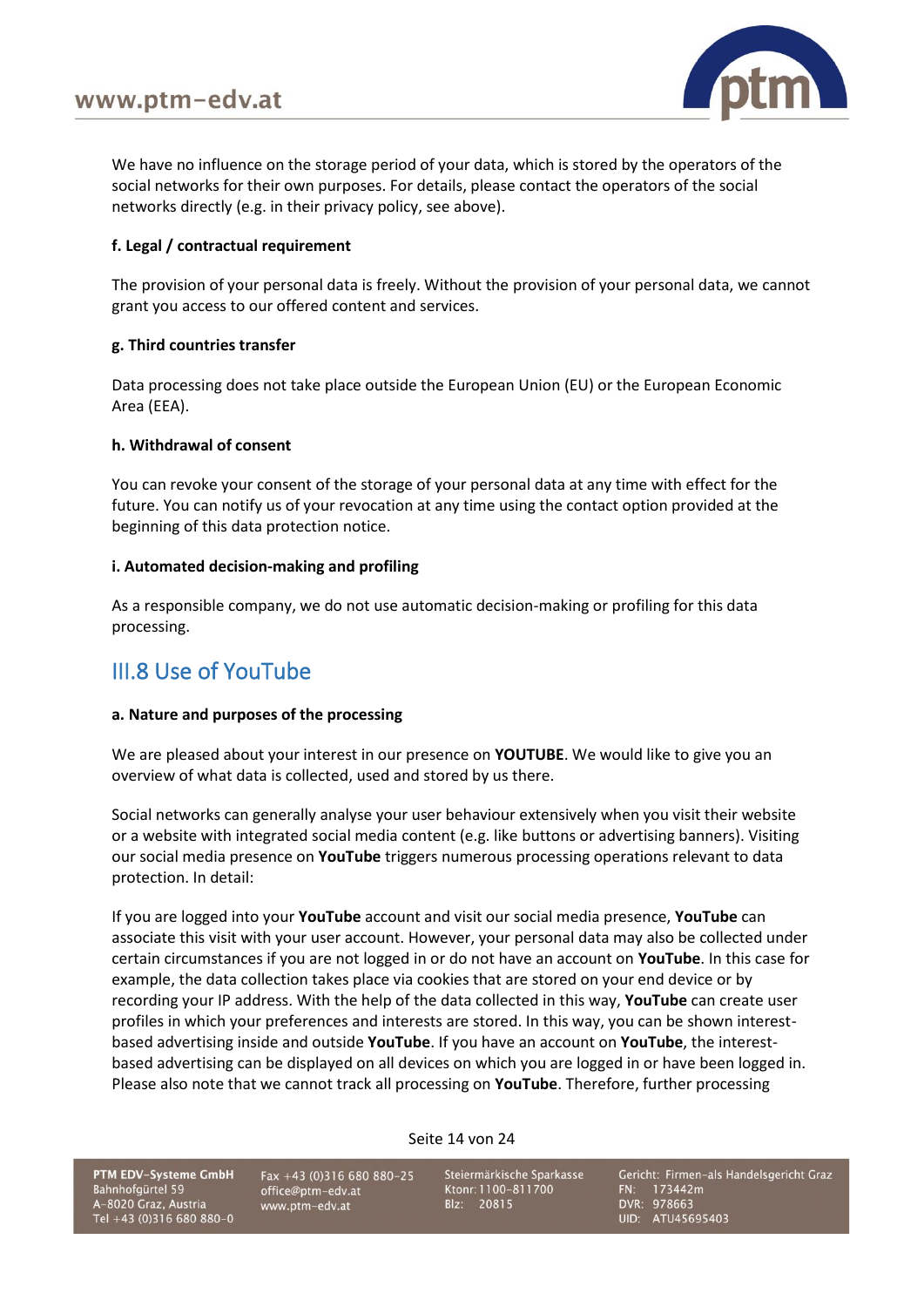

operations may be carried out by **YouTube**. For details, please refer to **YouTube**'s terms of use and privacy policy.

## **b. Legal basis for the processing**

The processing is carried out in accordance with Art. 6 para. 1 lit. f. GDPR on the basis of our legitimate interest of contact possibilities to our customers. The analysis processes initiated by **YouTube** may be based on deviating legal grounds to be specified by **YouTube** (e.g. consent within the meaning of Art. 6 (1) lit. a GDPR).

## **c. Categories of data**

Please refer to **YouTube**'s privacy policy to find out which specific data is collected and how it is used:

**YouTube**:<https://policies.google.com/privacy>

## **d. Recipient**

- Employees of the IT department of the own company
- Google

## **e. Storage periods**

After the end of the purpose and the end of the use of **YouTube** by us, the data collected in this context will be deleted.

## **f. Legal / contractual requirement**

The provision of your personal data is freely. Without the provision of your personal data, we cannot grant you access to our offered content and services.

## **g. Third countries transfer**

Data processing does not take place outside the European Union (EU) or the European Economic Area (EEA).

## **h. Withdrawal of consent**

You can revoke your consent of the storage of your personal data at any time with effect for the future. You can notify us of your revocation at any time using the contact option provided at the beginning of this data protection notice.

## **i. Automated decision-making and profiling**

As a responsible company, we do not use automatic decision-making or profiling for this data processing.

## Seite 15 von 24

| PTM EDV-Systeme GmbH     |
|--------------------------|
| Bahnhofqürtel 59         |
| A-8020 Graz, Austria     |
| Tel +43 (0)316 680 880-0 |

Fax +43 (0)316 680 880-25 office@ptm-edv.at www.ptm-edv.at

Steiermärkische Sparkasse Ktonr: 1100-811700 Blz: 20815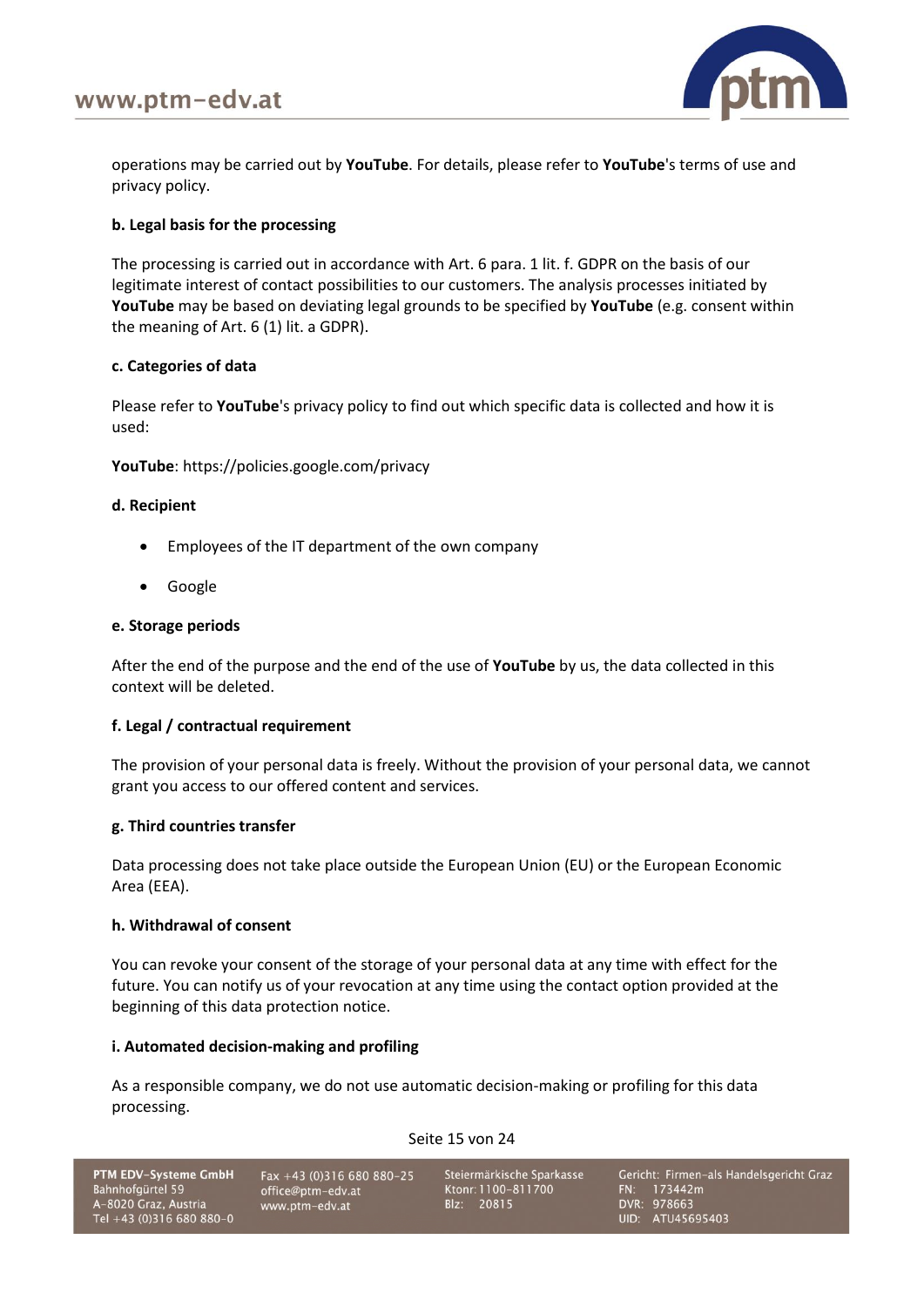

# III.9 Integration of YouTube videos

## a. **Nature and purposes of the processing**

We embed YouTube videos on some of our websites. The operator of the corresponding plugins is YouTube, LLC, 901 Cherry Ave, San Bruno, CA 94066, USA. When you visit a page with the YouTube plugin, a connection to YouTube servers is established. This tells YouTube which pages you are visiting. If you are logged into your YouTube account, YouTube can assign your surfing behaviour to you personally. You can prevent this by logging out of your YouTube account beforehand. If a YouTube video is started, the provider uses cookies that collect information about user behaviour. For more information on the purpose and scope of data collection and processing by YouTube, please refer to the provider's privacy policy, where you will also find further information on your rights in this regard and settings options for protecting your privacy [\(https://policies.google.com/privacy\)](https://policies.google.com/privacy).

## b. L**egal basis for the processing**

The legal basis for the integration of YouTube and the associated data transfer to Google is your consent (Art. 6 para. 1 lit. a GDPR).

## c. **Categories of data**

Connection data

## d. **Recipient**

Recipients of the data are internal employees of Sales, Marketing and YouTube as service provider.

## e. **Storage periods**

Those who have deactivated the storage of cookies for the Google Ad program, will not have to expect any such cookies when watching YouTube videos. However, YouTube also stores nonpersonal usage information in other cookies. If you would like to prevent this, you must block the storage of cookies in the browser. Further information on data protection at "YouTube" can be found in the provider's privacy policy at: https://www.google.de/intl/de/policies/privacy/

## f. **Legal / contractual requirement**

The provision of your personal data is voluntary, based solely on your consent. If you prevent access, this may result in functional restrictions on the website.

Seite 16 von 24

## g. **Third countries transfer**

PTM EDV-Systeme GmbH Bahnhofgürtel 59 A-8020 Graz, Austria<br>Tel +43 (0)316 680 880-0

Fax +43 (0)316 680 880-25 office@ptm-edv.at www.ptm-edv.at

Steiermärkische Sparkasse Ktonr: 1100-811700 Blz: 20815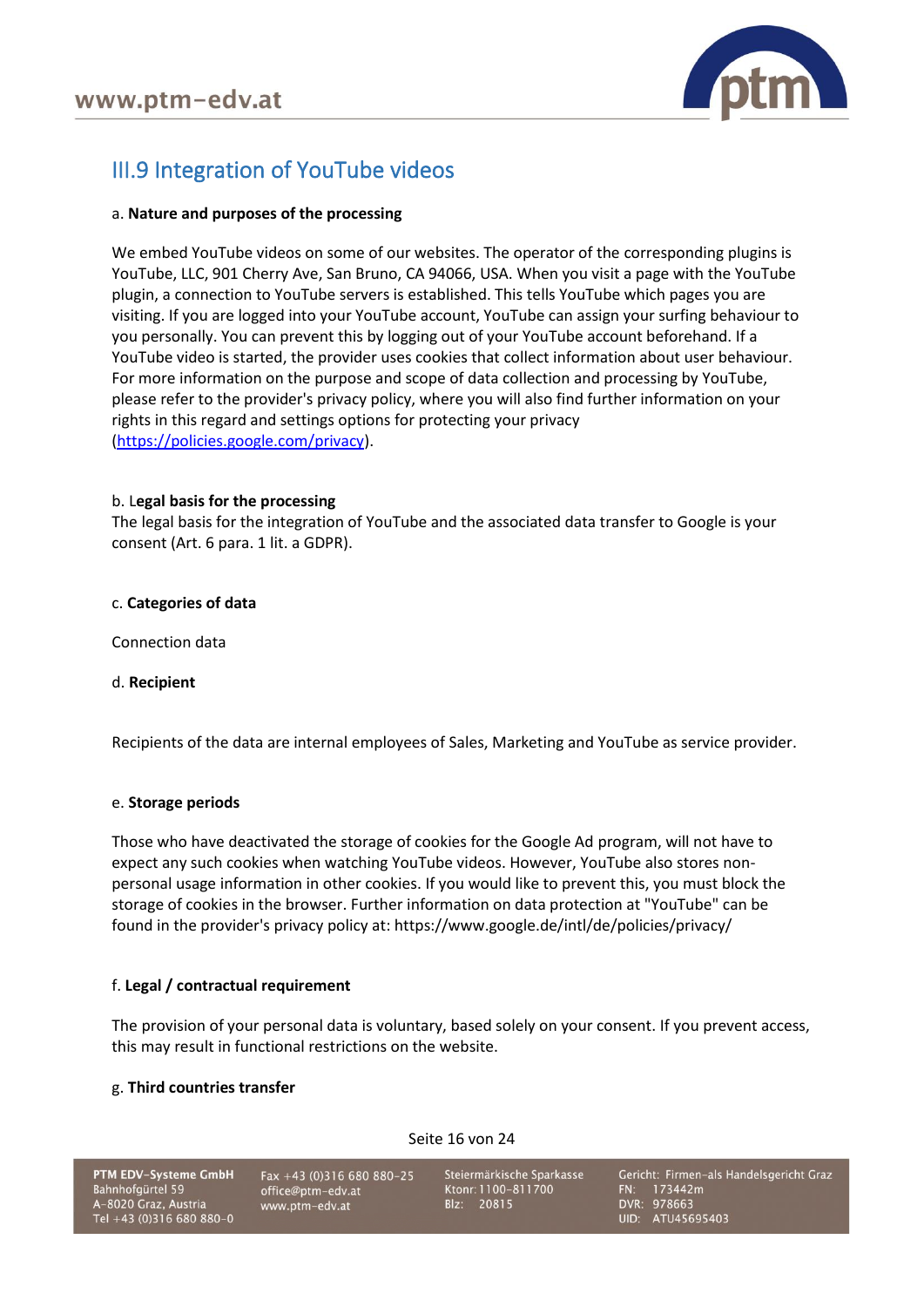

Google processes your data in the USA.

#### h. **Withdrawal of consent**

You can revoke your consent of the storage of your personal data at any time with effect for the future. You can notify us of your revocation at any time using the contact option provided at the beginning of this data protection notice.

#### i. **Automated decision-making and profiling**

As a responsible company, we do not use automatic decision-making or profiling for this data processing.

## III.10 Use of Facebook

#### **a. Nature and purpose of the processing**

We appreciate your interest in our presence on **FACEBOOK**. We would like to give you an overview of what data is collected, used and stored by us there.

Social networks can generally analyse your user behaviour extensively when you visit their website or a website with integrated social media content (e.g. like buttons or advertising banners). Visiting our social media presence on **Facebook** triggers numerous processing operations relevant to data protection. In detail:

If you are logged into your **Facebook** account and visit our social media presence, **Facebook** can associate this visit with your user account. However, your personal data may also be collected under certain circumstances if you are not logged in or do not have an account on **Facebook** In this case for example, the data collection takes place via cookies that are stored on your end device or by recording your IP address. With the help of the data collected in this way, **Facebook** can create user profiles in which your preferences and interests are stored. In this way, you can be shown interestbased advertising inside and outside **Facebook**. If you have an account on **Facebook**, the interestbased advertising can be displayed on all devices on which you are logged in or have been logged in. Please also note that we cannot track all processing on **Facebook**. Therefore, further processing operations may be carried out by **Facebook**. For details, please refer to **Facebook**'s terms of use and privacy policy.

#### **b. Legal basis for the processing**

The processing is carried out in accordance with Art. 6 para. 1 lit. f. GDPR on the basis of our legitimate interest of contact possibilities to our customers. The analysis processes initiated by

Seite 17 von 24

PTM EDV-Systeme GmbH Bahnhofgürtel 59 A-8020 Graz, Austria<br>Tel +43 (0)316 680 880-0

Fax +43 (0)316 680 880-25 office@ptm-edv.at www.ptm-edv.at

Steiermärkische Sparkasse Ktonr: 1100-811700 Blz: 20815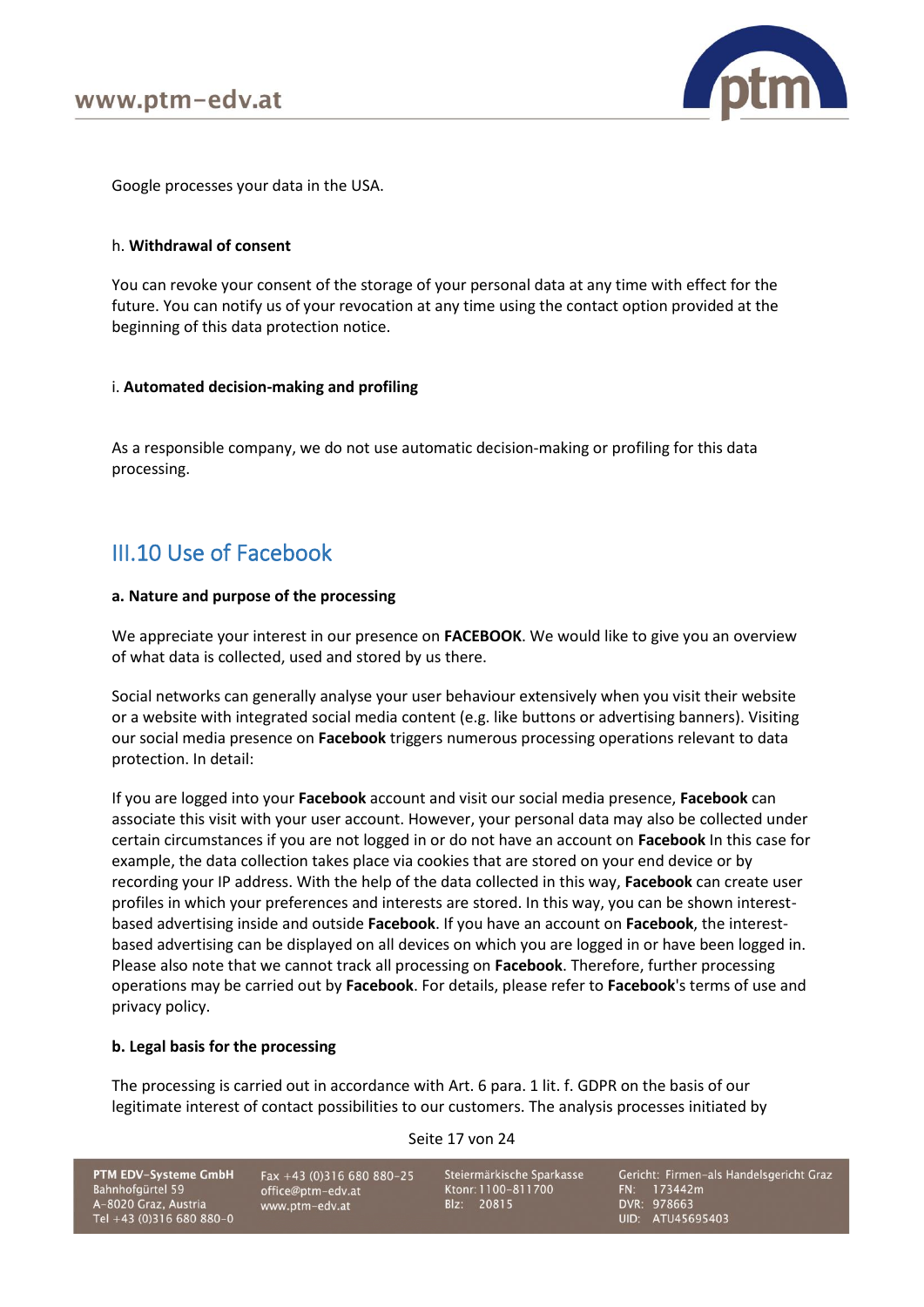

**Facebook** may be based on deviating legal grounds to be specified by **Facebook** (e.g. consent within the meaning of Art. 6 (1) lit. a GDPR).

## **c. Categories of data**

Please refer to **Facebook**'s privacy policy to find out which specific data is collected and how it is used:

**Facebook**:<http://www.facebook.com/policy.php>

## **d. Recipient**

- Employees of the IT department of the own company
- Facebook

## **e. Storage periods**

After the end of the purpose and the end of the use of **Facebook** by us, the data collected in this context will be deleted.

## **f. Legal / contractual requirement**

The provision of your personal data is freely. Without the provision of your personal data, we cannot grant you access to our offered content and services.

## **g. Third countries transfer**

Data processing does not take place outside the European Union (EU) or the European Economic Area (EEA).

## **h. Withdrawal of consent**

You can revoke your consent of the storage of your personal data at any time with effect for the future. You can notify us of your revocation at any time using the contact option provided at the beginning of this data protection notice.

## **i. Automated decision-making and profiling**

As a responsible company, we do not use automatic decision-making or profiling for this data processing.

## III.11 Use of Twitter

#### **a. Nature and purposes of the processing**

PTM EDV-Systeme GmbH Bahnhofgürtel 59 A-8020 Graz, Austria<br>Tel +43 (0)316 680 880-0

Fax +43 (0)316 680 880-25 office@ptm-edv.at www.ptm-edv.at

Steiermärkische Sparkasse Ktonr: 1100-811700 Blz: 20815

Seite 18 von 24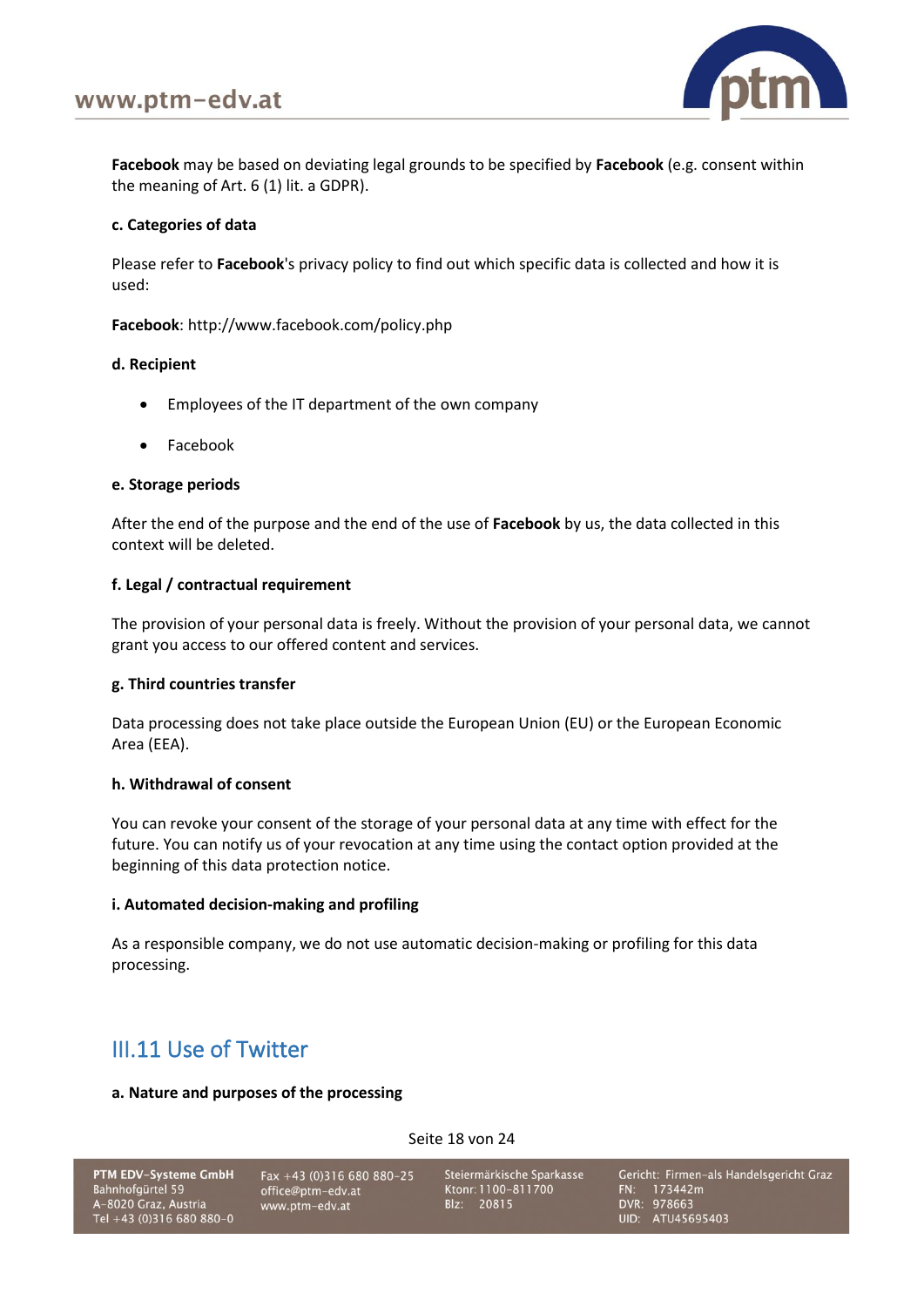

We are pleased about your interest in our presence on **Twitter**. We would like to give you an overview of what data is collected, used and stored by us there.

Social networks can generally analyse your user behaviour extensively when you visit their website or a website with integrated social media content (e.g. like buttons or advertising banners). Visiting our social media presence on **Twitter** triggers numerous processing operations relevant to data protection. In detail:

If you are logged into your **Twitter** account and visit our social media presence, **Twitter** can associate this visit with your user account. However, your personal data may also be collected under certain circumstances if you are not logged in or do not have an account on **Twitter**. In this case for example, the data collection takes place via cookies that are stored on your end device or by recording your IP address. With the help of the data collected in this way, **Twitter** can create user profiles in which your preferences and interests are stored. In this way, you can be shown interestbased advertising inside and outside **Twitter**. If you have an account on **Twitter**, the interest-based advertising can be displayed on all devices on which you are logged in or have been logged in. Please also note that we cannot track all processing on **Twitter**. Therefore, further processing operations may be carried out by **Twitter**. For details, please refer to **Twitter**'s terms of use and privacy policy.

## **b. Legal basis for the processing**

The processing is carried out in accordance with Art. 6 para. 1 lit. f. GDPR on the basis of our legitimate interest of contact possibilities to our customers. The analysis processes initiated by **Twitter** may be based on deviating legal grounds to be specified by **Twitter** (e.g. consent within the meaning of Art. 6 (1) lit. a GDPR).

## **c. Categories of data**

Please refer to **Twitter**'s privacy policy to find out which specific data is collected and how it is used:

**Twitter**:<https://twitter.com/privacy>

## **d. Recipient**

- Employees of the IT department of the own company
- Twitter

## **e. Storage periods**

After the end of the purpose and the end of the use of **Twitter** by us, the data collected in this context will be deleted.

## **f. Legal / contractual requirement**

Gericht: Firmen-als Handelsgericht Graz Steiermärkische Sparkasse PTM EDV-Systeme GmbH Fax +43 (0)316 680 880-25 office@ptm-edv.at Ktonr: 1100-811700 Bahnhofgürtel 59 FN: 173442m DVR: 978663<br>UID: ATU45695403 A-8020 Graz, Austria<br>Tel +43 (0)316 680 880-0 Blz: 20815 www.ptm-edv.at

Seite 19 von 24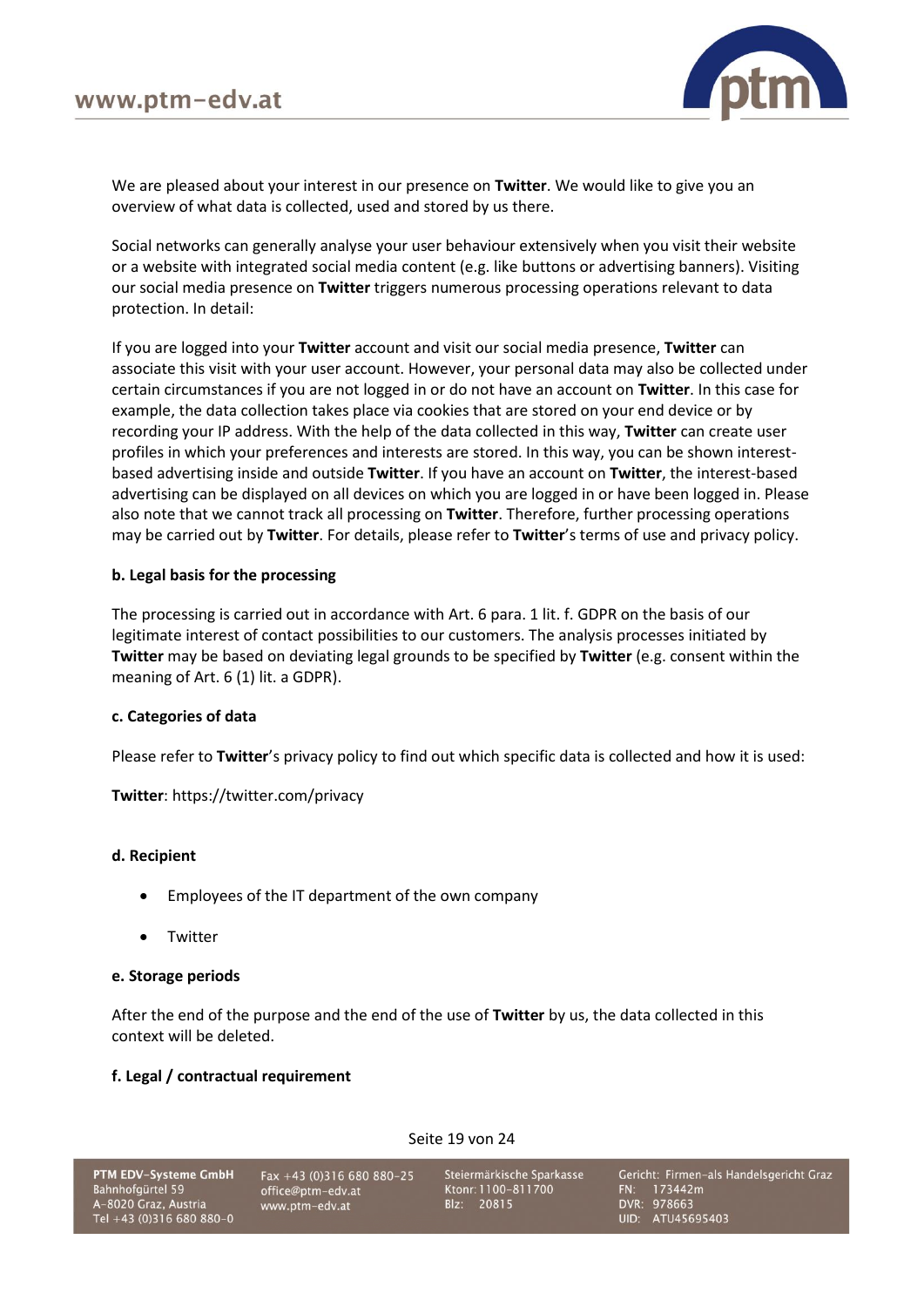

The provision of your personal data is freely. Without the provision of your personal data, we cannot grant you access to our offered content and services.

## **g. Third countries transfer**

Data processing does not take place outside the European Union (EU) or the European Economic Area (EEA).

## **h. Withdrawal of consent**

You can revoke your consent of the storage of your personal data at any time with effect for the future. You can notify us of your revocation at any time using the contact option provided at the beginning of this data protection notice.

## **i. Automated decision-making and profiling**

As a responsible company, we do not use automatic decision-making or profiling for this data processing.

# III.12 Online presences on LinkedIn

## **a. Nature and purposes of the processing**

We are pleased about your interest in our presence on **LINKEDIN**. We would like to give you an overview of what data is collected, used and stored by us there.

Social networks can generally analyse your user behaviour extensively when you visit their website or a website with integrated social media content (e.g. like buttons or advertising banners). Visiting our social media presence on **LinkedIn** triggers numerous processing operations relevant to data protection. In detail:

If you are logged into your **LinkedIn** account and visit our social media presence, **LinkedIn** can associate this visit with your user account. However, your personal data may also be collected under certain circumstances if you are not logged in or do not have an account on **LinkedIn**. In this case for example, the data collection takes place via cookies that are stored on your end device or by recording your IP address. With the help of the data collected in this way, **LinkedIn** can create user profiles in which your preferences and interests are stored. In this way, you can be shown interestbased advertising inside and outside **LinkedIn**. If you have an account on **LinkedIn**, the interestbased advertising can be displayed on all devices on which you are logged in or have been logged in. Please also note that we cannot track all processing on **LinkedIn**. Therefore, further processing operations may be carried out by **LinkedIn**. For details, please refer to **LinkedIn**'s terms of use and privacy policy.

Seite 20 von 24

PTM EDV-Systeme GmbH Bahnhofgürtel 59 A-8020 Graz, Austria Tel +43 (0)316 680 880-0

Fax +43 (0)316 680 880-25 office@ptm-edv.at www.ptm-edv.at

Steiermärkische Sparkasse Ktonr: 1100-811700 Blz: 20815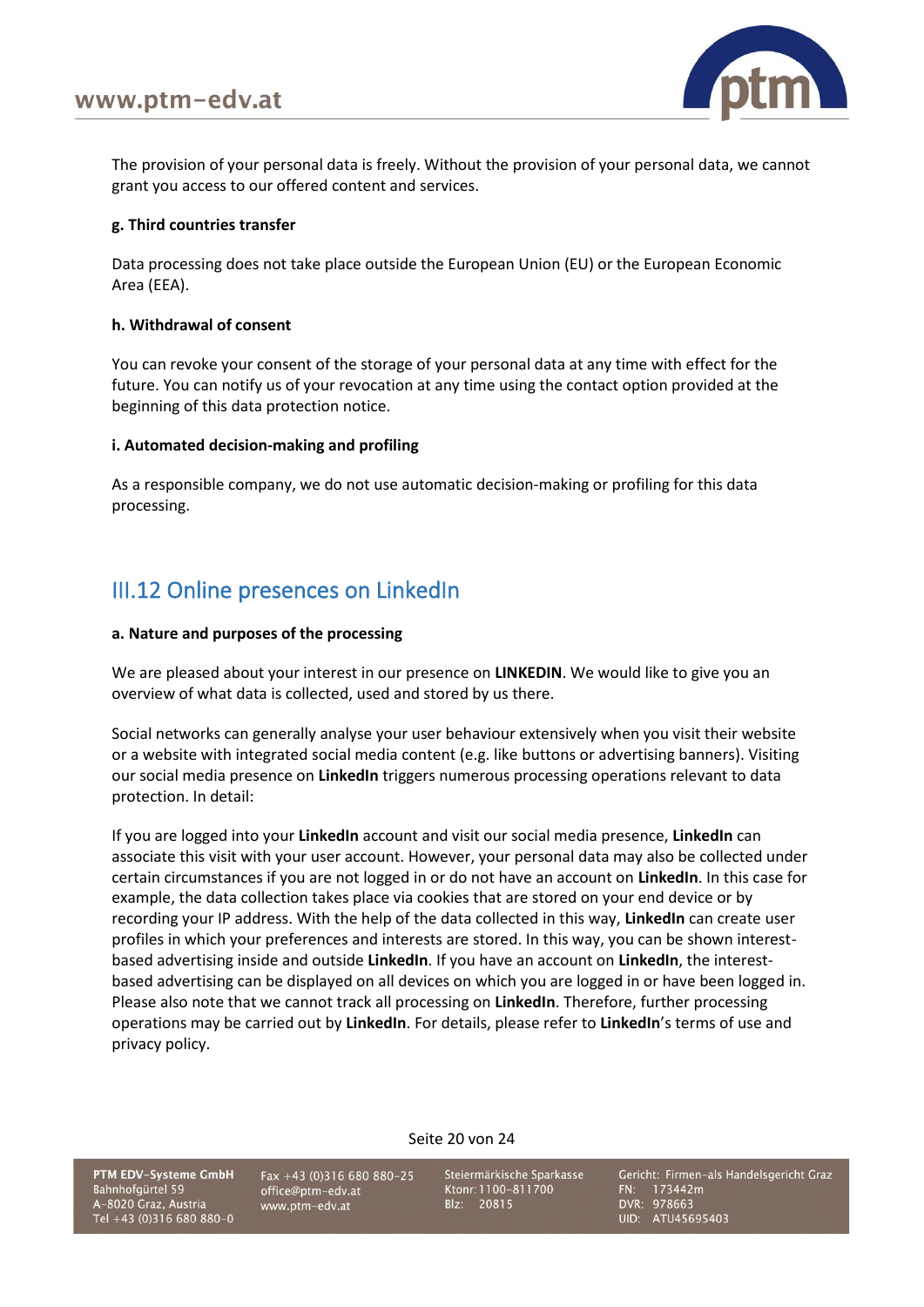

## **b. Legal basis for the processing**

The processing is carried out in accordance with Art. 6 para. 1 lit. f. GDPR on the basis of our legitimate interest of contact possibilities to our customers. The analysis processes initiated by **LinkedIn** may be based on deviating legal grounds to be specified by **LinkedIn** (e.g. consent within the meaning of Art. 6 (1) lit. a GDPR).

#### **c. Categories of data**

Please refer to **LinkedIn**'s privacy policy to find out which specific data is collected and how it is used:

**LinkedIn**: <https://www.linkedin.com/legal/privacy-policy>

#### **d. Recipient**

- Employees of the IT department of the own company
- LinkedIn

#### **e. Storage periods**

After the end of the purpose and the end of the use of **LinkedIn** by us, the data collected in this context will be deleted.

## **f. Legal / contractual requirement**

The provision of your personal data is freely. Without the provision of your personal data, we cannot grant you access to our offered content and services.

## **g. Third countries transfer**

Data processing does not take place outside the European Union (EU) or the European Economic Area (EEA).

#### **h. Withdrawal of consent**

You can revoke your consent of the storage of your personal data at any time with effect for the future. You can notify us of your revocation at any time using the contact option provided at the beginning of this data protection notice.

## **i. Automated decision-making and profiling**

As a responsible company, we do not use automatic decision-making or profiling for this data processing.

Seite 21 von 24

PTM EDV-Systeme GmbH Bahnhofgürtel 59 A-8020 Graz, Austria<br>Tel +43 (0)316 680 880-0

Fax +43 (0)316 680 880-25 office@ptm-edv.at www.ptm-edv.at

Steiermärkische Sparkasse Ktonr: 1100-811700 Blz: 20815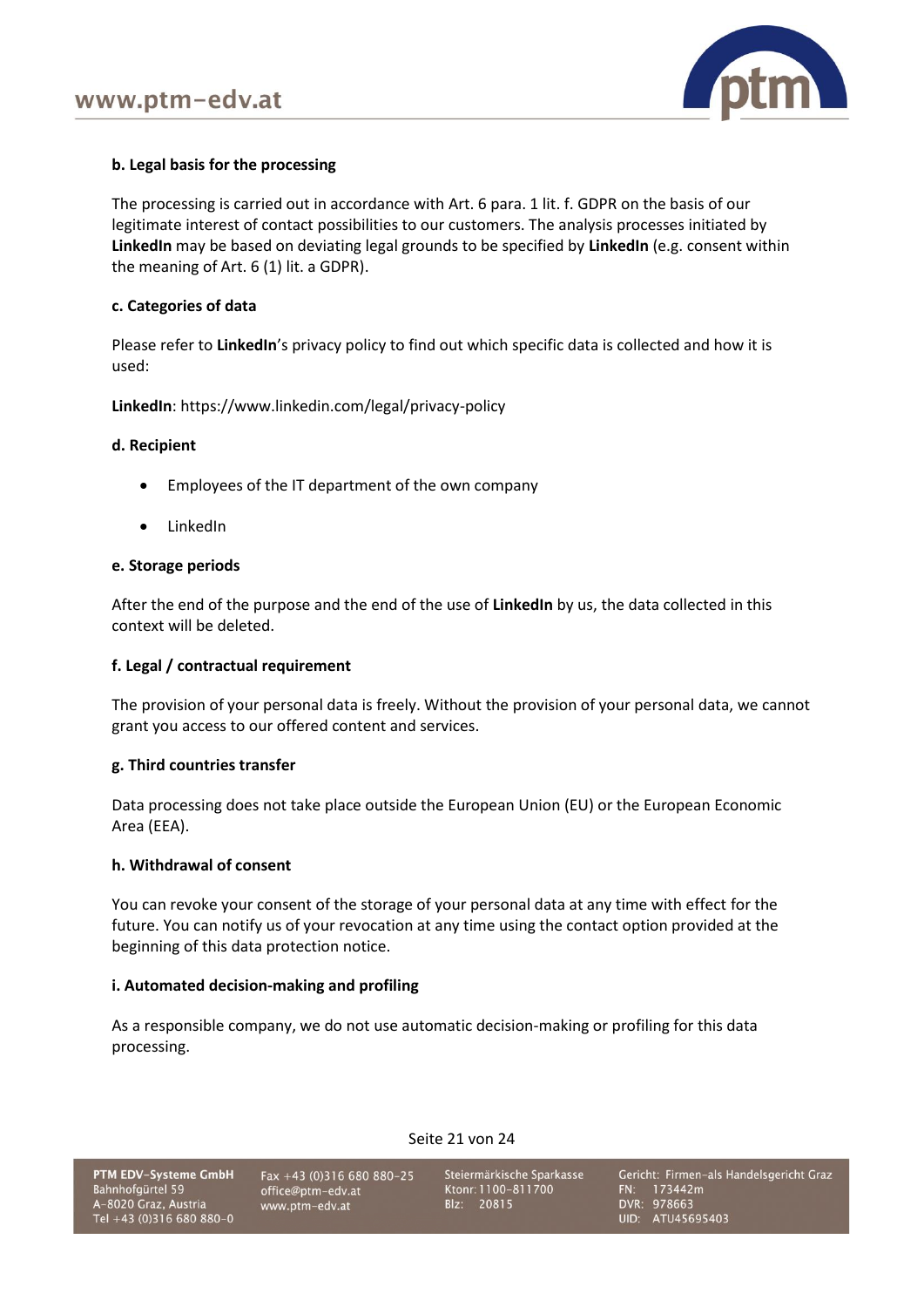

# IV. Data security

The personal data of every individual who has a contractual, pre-contractual or other relationship with our company deserves special protection. We aim to maintain our level of data protection at a high standard. That is why we focus on the continuous development of our data protection and data security concepts. We are therefore committed to protecting your privacy and treating your personal data confidentially. In order to prevent manipulation, loss or misuse of your data stored by us, we take extensive technical and organisational security precautions which are regularly reviewed and adapted to technological progress. These include, among other things, the use of recognised encryption procedures (SSL or TLS). However, we would like to point out that, due to the structure of the Internet, it is possible that the rules of data protection and the above-mentioned security measures are not observed by other persons or institutions not within our sphere of responsibility. In particular, data disclosed unencrypted - e.g. if this is done by e-mail - can be read by third parties. We have no technical influence on this. It is the user's responsibility to protect the data he or she provides against misuse by encrypting it or in any other way.

## V Data subjects' rights

If personal data is processed by you as a user, you are considered a data subject in accordance with the GDPR. Data subjects have the following rights vis-à-vis the controller:

- Right of access (Art. 15 GDPR)
- Right to rectification or erasure of personal data (Art. 16, 17 GDPR)
- Right to restriction of processing (Art. 18 GDPR)
- Right to notification obligation regarding rectification or erasure of personal data or restriction of processing (Art. 19 GDPR)
- Right to data portability (Art. 20 GDPR)
- Right to object (Art. 21 GDPR)
- Right to withdraw of consent given. The withdrawal of consent shall not affect the lawfulness of processing based on consent before its withdrawal. (Art. 7 para. 3 GDPR)

Seite 22 von 24

• Right to lodge a complaint with a supervisory authority (Art. 77 GDPR)

# VI Our right to amend the Directive

PTM EDV-Systeme GmbH Bahnhofgürtel 59 A-8020 Graz, Austria<br>Tel +43 (0)316 680 880-0

Fax +43 (0)316 680 880-25 office@ptm-edv.at www.ptm-edv.at

Steiermärkische Sparkasse Ktonr: 1100-811700 Blz: 20815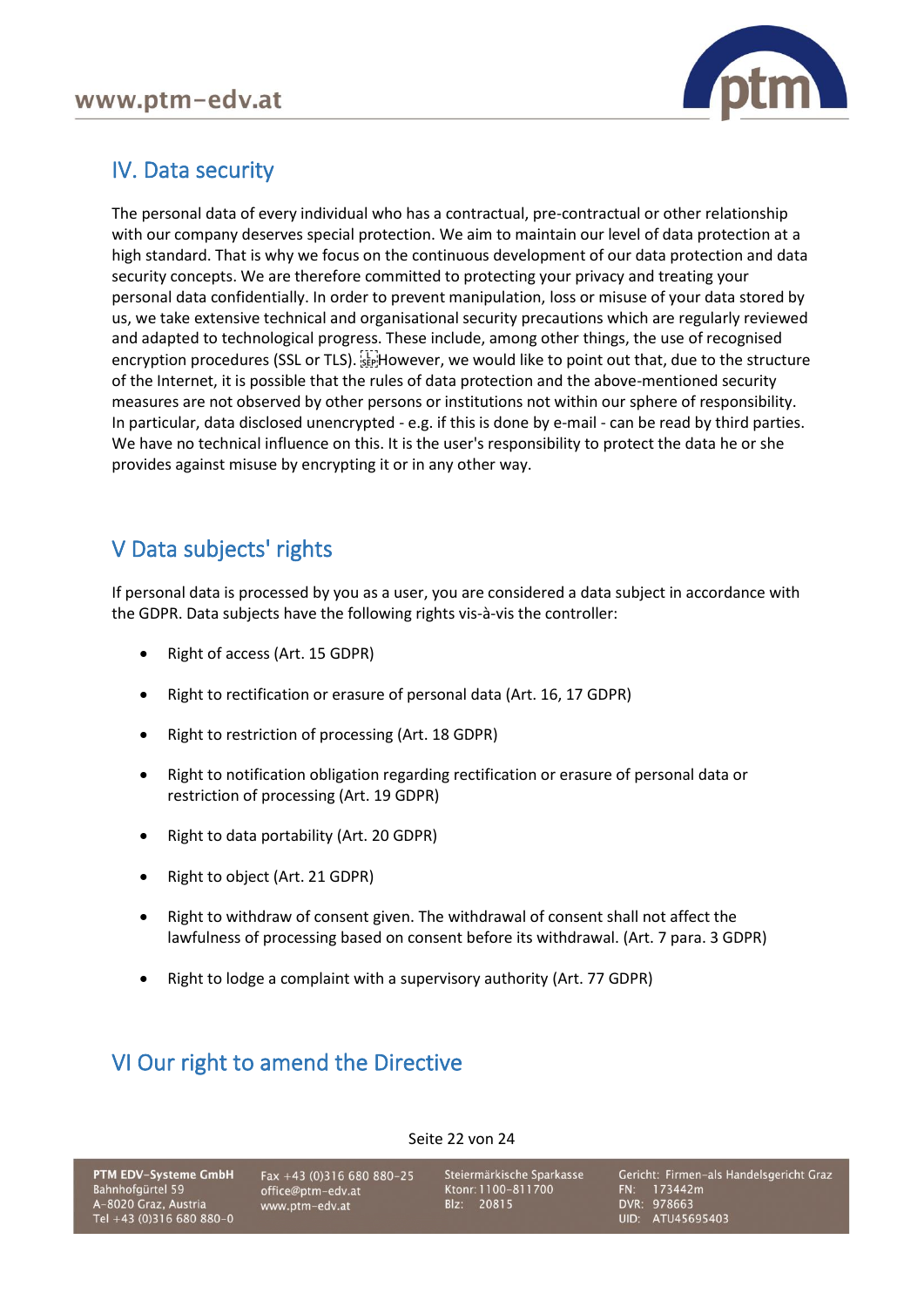

Since changes in the law or changes in our internal company processes may make it necessary to adapt this data protection declaration, we ask you to read through this data protection declaration regularly. The data protection declaration can be accessed at any time at www.mscrmaddons.com/DSGVO. We therefore reserve the right to amend this policy at any time in compliance with data protection law.

## VII Overview of the processors used

In the course of our processing, if we disclose data to other persons and companies (processors, jointly responsible persons or third parties), transfer it to them or otherwise grant them access to the data, this will only be done on the basis of a legal permission (e.g. if a transmission of the data to third parties, such as to payment service providers, is necessary for the performance of the contract), users have consented, a legal obligation provides for this or on the basis of our legitimate interests (e.g. when using agents, web hosts, etc.). If we disclose or transfer data to other companies in our group of companies or otherwise grant them access, this is done in particular for administrative purposes as a legitimate interest and, in addition, on a basis that complies with the legal requirements.

The following organisations, companies or persons have been commissioned by the operator of this website to process data:

Processors within the EU / EEA:

**Company**

Stripe Payments Europe Limited 1 Grand Canal Street Lower, Grand Canal Dock, Dublin, IR-D02 H210, Ireland Attention: Stripe Legal

Qenta Payment CEE GMBH Reininghausstrasse 1 AT-8020 Graz

PayPal (Europe) S.à r.l. et Cie, S.C.A. 22-24 Boulevard Royal L-2449 Luxembourg

rapidmail GmbH Wentzingerstraße 21 D-79106 Freiburg im Breisgau

PTM EDV-Systeme GmbH Bahnhofgürtel 59 A-8020 Graz, Austria<br>Tel +43 (0)316 680 880-0

Fax +43 (0)316 680 880-25 office@ptm-edv.at www.ptm-edv.at

Steiermärkische Sparkasse Ktonr: 1100-811700 Blz: 20815

Seite 23 von 24